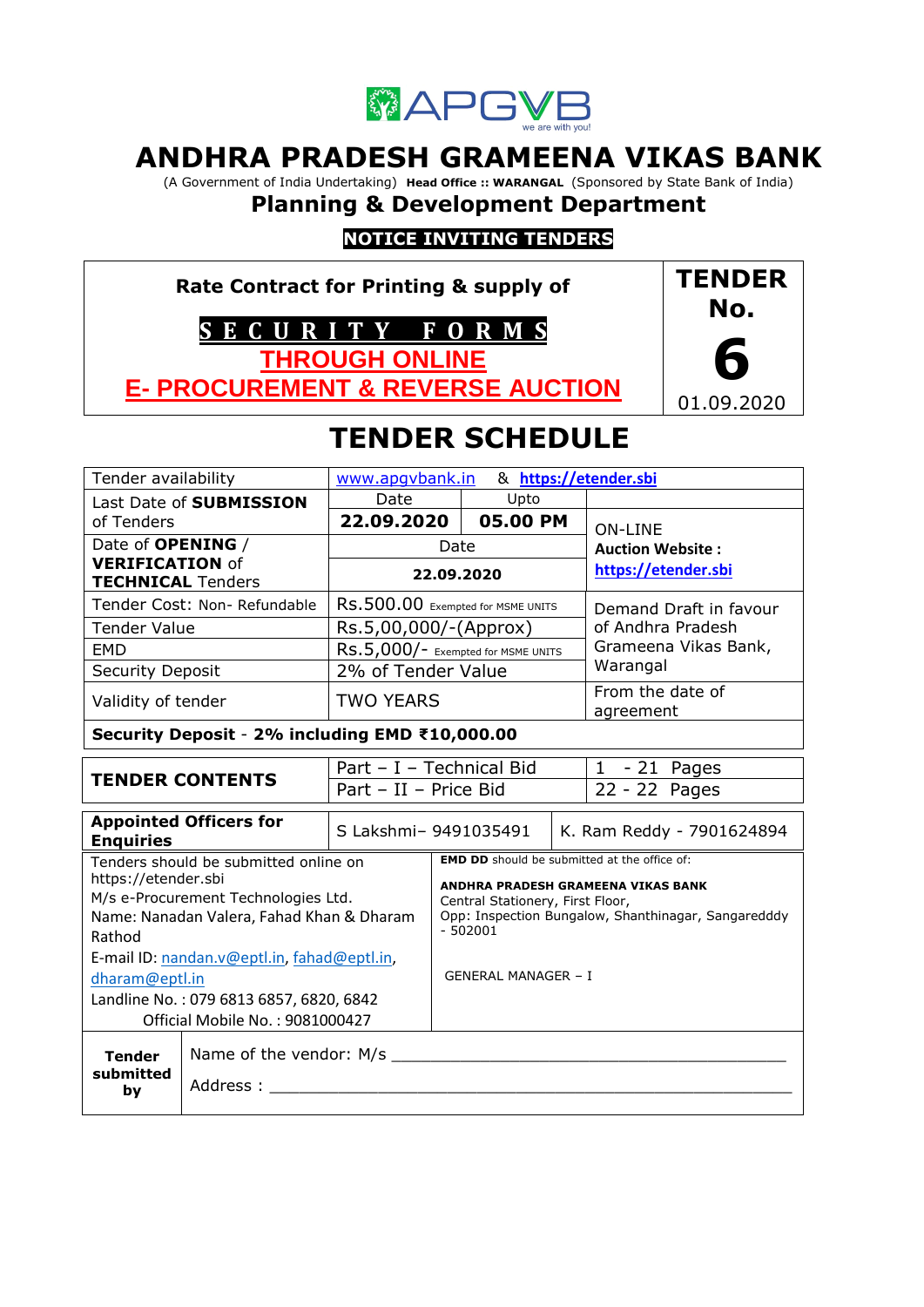| S.No           | <b>CONTENTS</b>                                              | Page No.       |
|----------------|--------------------------------------------------------------|----------------|
| 1              | <b>INTRODUCTION</b>                                          | 3              |
| 2              | Bidders' Eligibility Criteria                                | $\overline{3}$ |
| 3              | Scope of Work                                                | 4              |
| 4              | <b>Tentative Requirements</b>                                | 4              |
| 5              | <b>INSTRUCTIONS TO BIDDERS</b>                               |                |
|                | 5.1 RFP and Bid Submission                                   | 5              |
|                | 5.2 Mode of submission of tender                             | $\overline{5}$ |
|                | 5.3 Procedure of opening of tender                           | 5              |
|                | 5.4 Decision of the Bank shall be final                      | $\overline{6}$ |
|                | 5.5 Address for submission                                   | 6              |
|                | 5.6 Change of Tender date in case of holiday                 | 6              |
|                | 5.7 Cost of Bidding - Vendor to bear                         | 6              |
|                | 5.8 Late Bids - Rejection                                    | 6              |
|                | 5.9. Withdrawal / Amendment to RFP Contents 5.1.8            | 6              |
|                | 5.10 Two Stage Bidding Process                               | 7              |
|                | 5.11 Conditional Bid                                         | 8              |
|                | 5.12 Rates quoted to be inclusive of all taxes               | 8              |
| 6              | <b>BIDDING</b>                                               |                |
|                | 6.1. Bidding                                                 | 8              |
|                | 6.2. Second Stage of Bidding                                 | 8              |
| $\overline{7}$ | <b>BID FEATURES</b>                                          |                |
|                | 7.1. Language of the Bid                                     | 8              |
|                | 7.2. Bid Currency & Price Structure                          | 8              |
|                | 7.3. Validity Period                                         | 8              |
|                | 7.4. Format & Signing of Bid                                 | 8              |
|                | 7.5. Technical / Commercial Bid Essentials                   | 9              |
| 8              | <b>BID EVALUATION</b>                                        |                |
|                | 8.1. General Evaluation                                      | 9              |
|                | 8.2 Commercial Evaluation                                    | 9              |
| 9              | <b>AWARD NOTIFICATION</b>                                    |                |
|                | 9.1 Change of Address                                        | 10             |
| 10<br>11       | 10. Bidder's Disqualification<br><b>TERMS AND CONDITIONS</b> | 10             |
|                | 11.1 Proposal Ownership                                      | 10             |
|                | 11.2 Delivery, Installation and Commissioning of Items       | 10             |
|                | 11.3 Cancellation of Order                                   | 10             |
|                | 11.4 Defect Liability Security Deposit                       | 10             |
|                | 11.5 Payment Terms                                           | 10             |
|                | 11.6 Earnest Money Deposit                                   | 11             |
|                | 11.7 Forfeiture of EMD Amount                                | 11             |
|                | 11.8 Further Orders                                          | 11             |
|                | 11.9 Penalty for delay                                       | 11             |
|                | 11.10 Order Cancellation                                     | 11             |
|                | 11.11 Force Majeure                                          | 11             |
|                | 11.12 Resolution of Disputes                                 | 12             |
| 12             | <b>ANNEXURE-I</b>                                            |                |
|                | Check list for Vendors                                       | 13             |
| 13             | <b>ANNEXURE-II</b>                                           |                |
|                | DRAFT - Letter of authorization                              | 14             |
| 14             | <b>ANNEXURE-III</b>                                          |                |
|                | DRAFT - Non-blacklisting letter                              | 15             |
| 15             | <b>ANNEXURE-IV</b>                                           |                |
|                | DRAFT - Bidder's General Information                         | $16 - 17$      |
| 16             | Letter Of INTENT/ACCEPTANCE                                  | $18 - 19$      |
| 17             | Agreement                                                    | 19-21          |
| 18             | <b>ANNEXURE-V</b>                                            |                |
|                | DRAFT - Commercial Bid Format                                | $22 - 22$      |
|                |                                                              |                |

 $\_$  , and the set of the set of the set of the set of the set of the set of the set of the set of the set of the set of the set of the set of the set of the set of the set of the set of the set of the set of the set of th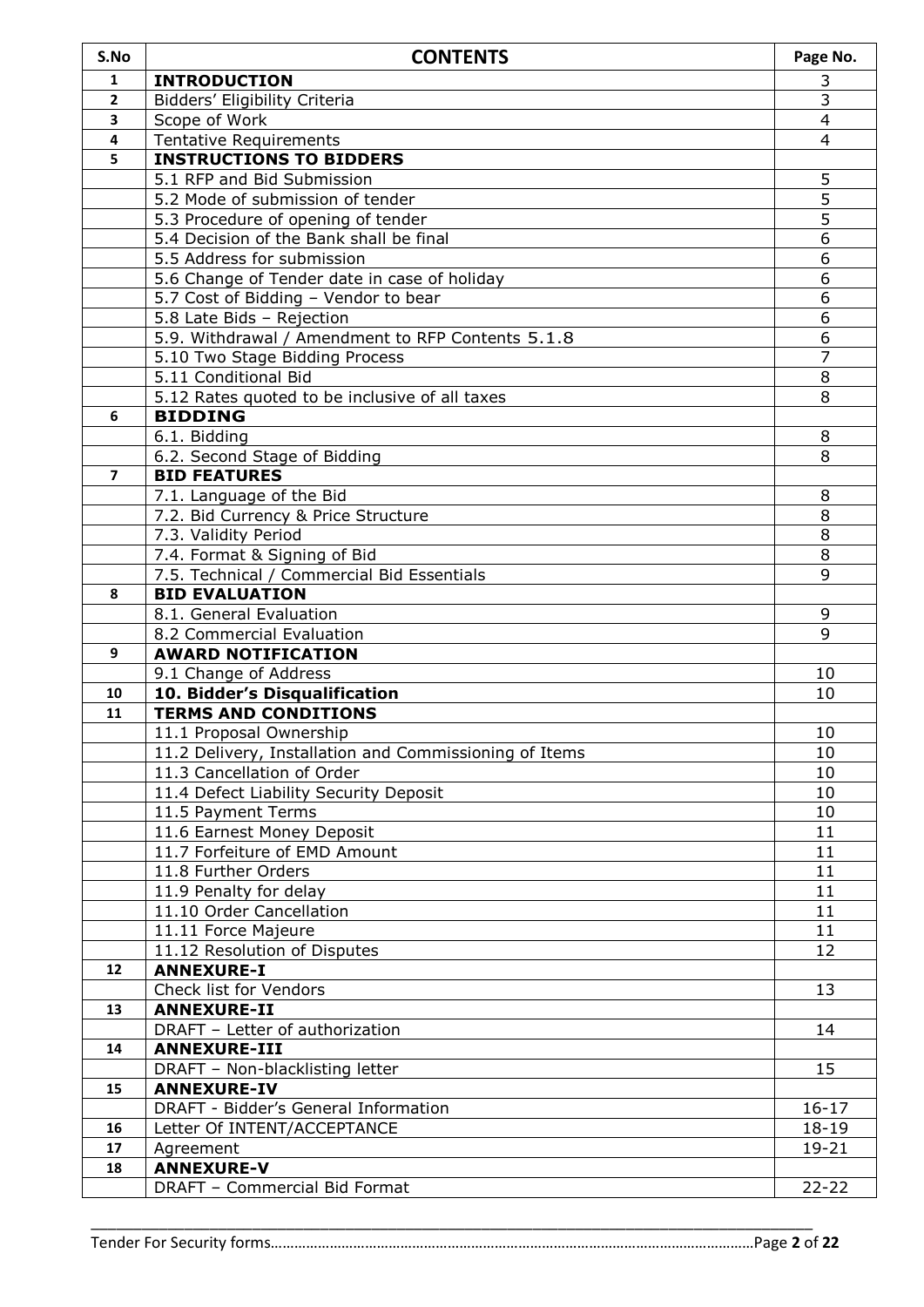# **INTRODUCTION**

# **1. Introduction**

Andhra Pradesh Grameena Vikas Bank is a Regional Rural Bank, sponsored by State Bank of India, and jointly established by Government of Andhra Pradesh and Government of India. Our bank has 775 branches as of now and are operating in eleven regions viz. Ashoknagar, Bhadrachalam, Khammam, Mahabubnagar, Nalgonda, Parvathipuram, Sangareddy, Srikakulam, Vizianagaram, Vishakhapatnam, and Warangal in the States of Telangana and Andhra Pradesh. All the **775** branches have been functioning in a computerized environment on CBS platform.

The Bank invites technically complete and commercially competitive bids from the PRINTERS for printing & supply of **Security forms** to our 11(eleven) Regional Offices, CSD at Sangareddy & Head Office at Warangal.

| S.No.         | <b>Region</b>         | <b>Districts covered</b>                                      |
|---------------|-----------------------|---------------------------------------------------------------|
|               | Sangareddy            | Sangareddy, Medak & Siddipet                                  |
| $\mathcal{P}$ | Warangal              | Warangal Urban & Rural, Bhupalapally,<br>Jangaon, Mahabubabad |
| 3             | Ashoknagar            | Sangareddy, Medak, Siddipet, Mahabubnagar                     |
| 4             | Mahabubnagar          | Mahabubnagar, Gadwal, Wanaparthy & Nagarkurnool               |
| 5             | Nalgonda              | Nalgonda & Yadagiri Bhuvanagiri                               |
| 6             | Khammam               | Khammam                                                       |
|               | Bhadrachalam          | Bhadradri Kothagudem                                          |
| 8             | <b>CSD Sangareddy</b> | Sangareddy                                                    |
| 9             | <b>Head Office</b>    | Warangal Urban                                                |

The locations in Telangana State are:

The locations in Andhra Pradesh State are:

| S.No. | <b>Region</b> | <b>Districts covered</b> |
|-------|---------------|--------------------------|
|       | Srikakulam    | Srikakulam               |
|       | Vizianagaram  | Vizianagaram             |
|       | Parvathipuram | Vizianagaram             |
|       | Vishakapatnam | Vishakapatnam            |

#### **2. Bidders' Eligibility Criteria**

The following is the bidders' eligibility criteria:

- 1. The vendors should be from **Hyderabad & Secunderabad** in Telangana and **Srikakulam, Vizianagaram & Vishakapatnam** in Andhra Pradesh.
- **2.** The vendors should submit **Tender cost** of Rs.500 and **EMD of Rs.5,000/- or MSME certificate** in printing (Scanned DD / MSME certificate should be uploaded along with other eligibility documents)
	- **1.** Simultaneously the hard copy of DD / MSME should be sent to **ANDHRA PRADESH GRAMEENA VIKAS BANK,** Central Stationery, First Floor, Opp: Inspection Bungalow, Shanthinagar, Sangaredddy - 502001**.**
	- **2. Samples of Paper also send at the above address (Sangareddy)**
	- **3.** Self-declaration letter for not having BLACK LISTED by any Bank or Govt. Organization (Format in ANNEXURE-III)
	- 4. Should have **permanent GST Registration**
	- 5. The bidder should be a profitable **registered company/firm** involved in printing & supply for at least 5 years.
	- 6. Sales turnover for the last 3 years (each year) Rs.25 lakhs & above
	- 7. The bidder should enclose IT Returns for the last 3 years.
	- 8. Complete **tender document signed on all pages should be uploaded**

\_\_\_\_\_\_\_\_\_\_\_\_\_\_\_\_\_\_\_\_\_\_\_\_\_\_\_\_\_\_\_\_\_\_\_\_\_\_\_\_\_\_\_\_\_\_\_\_\_\_\_\_\_\_\_\_\_\_\_\_\_\_\_\_\_\_\_\_\_\_\_\_\_\_\_\_\_\_\_\_\_\_\_\_\_

9. **Orders & completion certificates** to show the vendor is continuing the business should be submitted/uploaded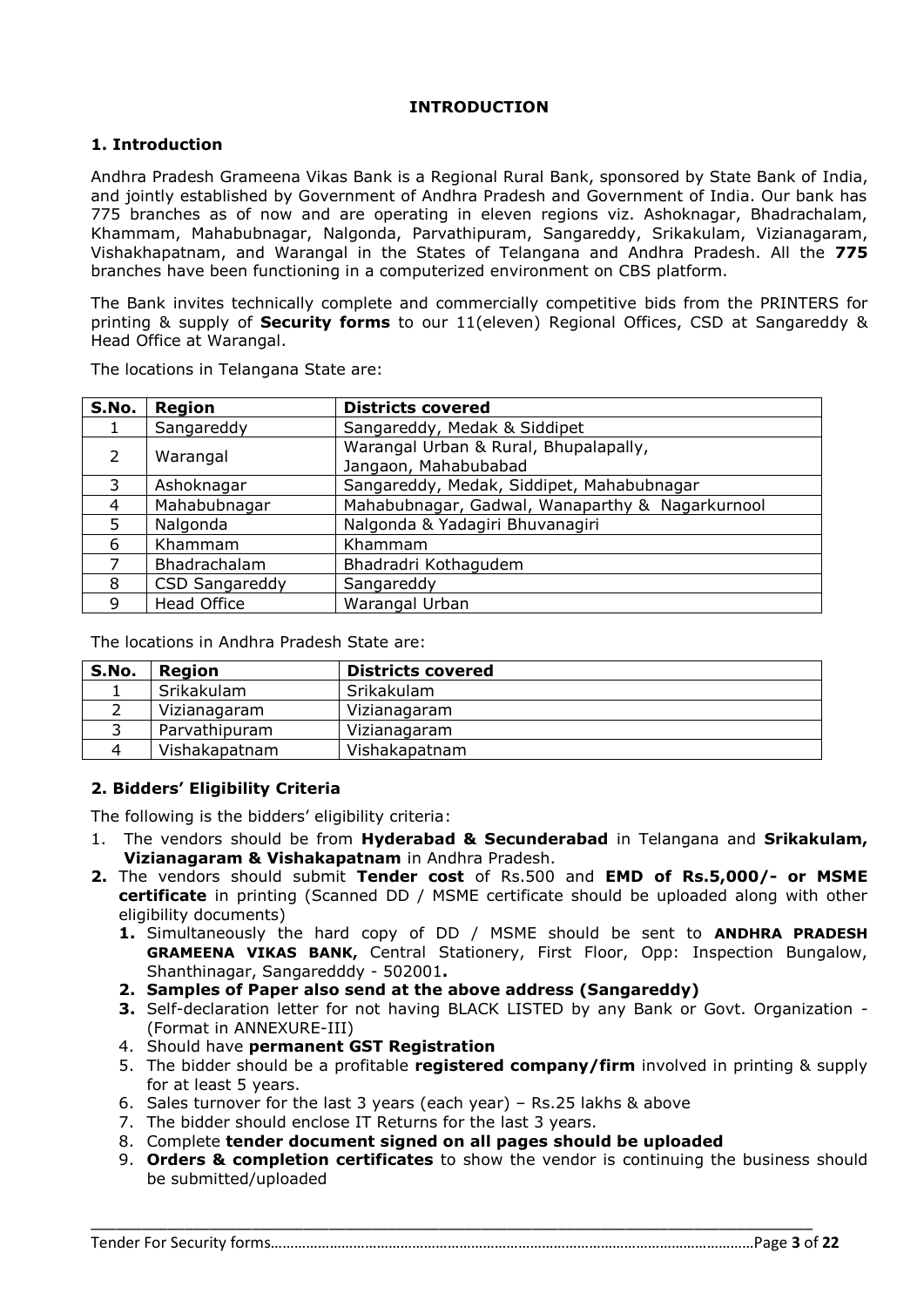## **3. Scope of Work**

ANDHRA PRADESH GRAMEENA VIKAS BANK has network of **775 Branches** spread in the two states of **Andhra Pradesh** and **Telangana** as stated above in Introduction above.

The selected L-1 vendor shall print & supply to destinations (Head Office, Regional Offices or Branches) in all the above districts & to CSD at Sangareddy.

#### **The tender is restricted in Telangana, to Hyderabad and Secunderabad cities & in Andhra Pradesh State to Srikakulam, Vizianagaram and Visakhapatnam** only.

### **4. Tentative Requirements**

- **Quantity to print – See in Commercial Bid**
- $\triangleright$  The quantity can be + or 25%
- **Approximate Value - Rs.5 Lakhs**

### **TYPE OF PAPER TO USE : GRADE – A MILLS viz;**

95 GSM in MICR PAPER and 105 GSM in Parchment paper of 95,105 GSM paper of Grade A Mills and at vendor's cost and include all operations of printing of Bank Name, Ads, matter in MULTICOLOR packed in polythene foil or craft paper, 100 Security forms in a packet with slip pasted on the packet printed therein Bank's name & description of item etc..

| S. No | <b>ITEM</b>                | <b>Specifications</b>                                                                                    |
|-------|----------------------------|----------------------------------------------------------------------------------------------------------|
|       | <b>Demand Drafts</b>       | NPCI Approved - CTS 2010,<br>95 GSM, MICR PAPER, as continuous stationery,<br>Each DD Size - 9" x 3.667" |
|       | <b>Fixed Deposit Books</b> | 105 GSM, Parchment paper, Size 8.25" x 4"                                                                |
| 4     | <b>E-Mandate Books</b>     | NPCI Approved - CTS 2010,<br>95 GSM, MICR PAPER, Size: 8.8"x3.667"                                       |

#### **TIME OF SUPPLY:**

DD, FDR Books and E Mandate Books – 30 Days

#### **Note: Orders will be placed in split quantities, more or less quantities noted in this tender and as & when required**.

**DELIVERY DESTINATIONS:** Deliveries should be made to 12 different locations through authorized Transporters like, SRMT, KRANTI, NAVATA, VRL Etc., on **"TRANSPORT PAID" and "DOOR DELIVERY" basis**.

#### **RATES TO QUOTE – TOTAL COST OF OWNERSHIP (TCO):**

#### **Tenders are invited for quoting under segments as under:**

| S. No | ITEM                                 | Specifications                                                                                              | Apprx .Qty | Rate per<br>Book / leaf |
|-------|--------------------------------------|-------------------------------------------------------------------------------------------------------------|------------|-------------------------|
|       | <b>Demand Drafts</b>                 | NPCI Approved - CTS 2010,<br>GSM, MICR PAPER, as continuous<br>95<br>stationery, Each DD Size - 9" x 3.667" | 300000     |                         |
|       | <b>Fixed Deposit</b><br><b>Books</b> | 105 GSM, Parchment paper, Size 0.43" x 4"                                                                   | 6000       |                         |
|       | <b>E-Mandate</b><br><b>Books</b>     | NPCI Approved - CTS 2010,<br>95 GSM, MICR PAPER, Size: 8.8"x3.667"                                          | 2000       |                         |

The bank requires you to quote competitive rates unit-wise **inclusive of all charges, packing, all types of printing operations and Transport and exclusive of all taxes** for individual items.

\_\_\_\_\_\_\_\_\_\_\_\_\_\_\_\_\_\_\_\_\_\_\_\_\_\_\_\_\_\_\_\_\_\_\_\_\_\_\_\_\_\_\_\_\_\_\_\_\_\_\_\_\_\_\_\_\_\_\_\_\_\_\_\_\_\_\_\_\_\_\_\_\_\_\_\_\_\_\_\_\_\_\_\_\_

Tender For Security forms……………………………………………………………………………………………………………Page **4** of **22**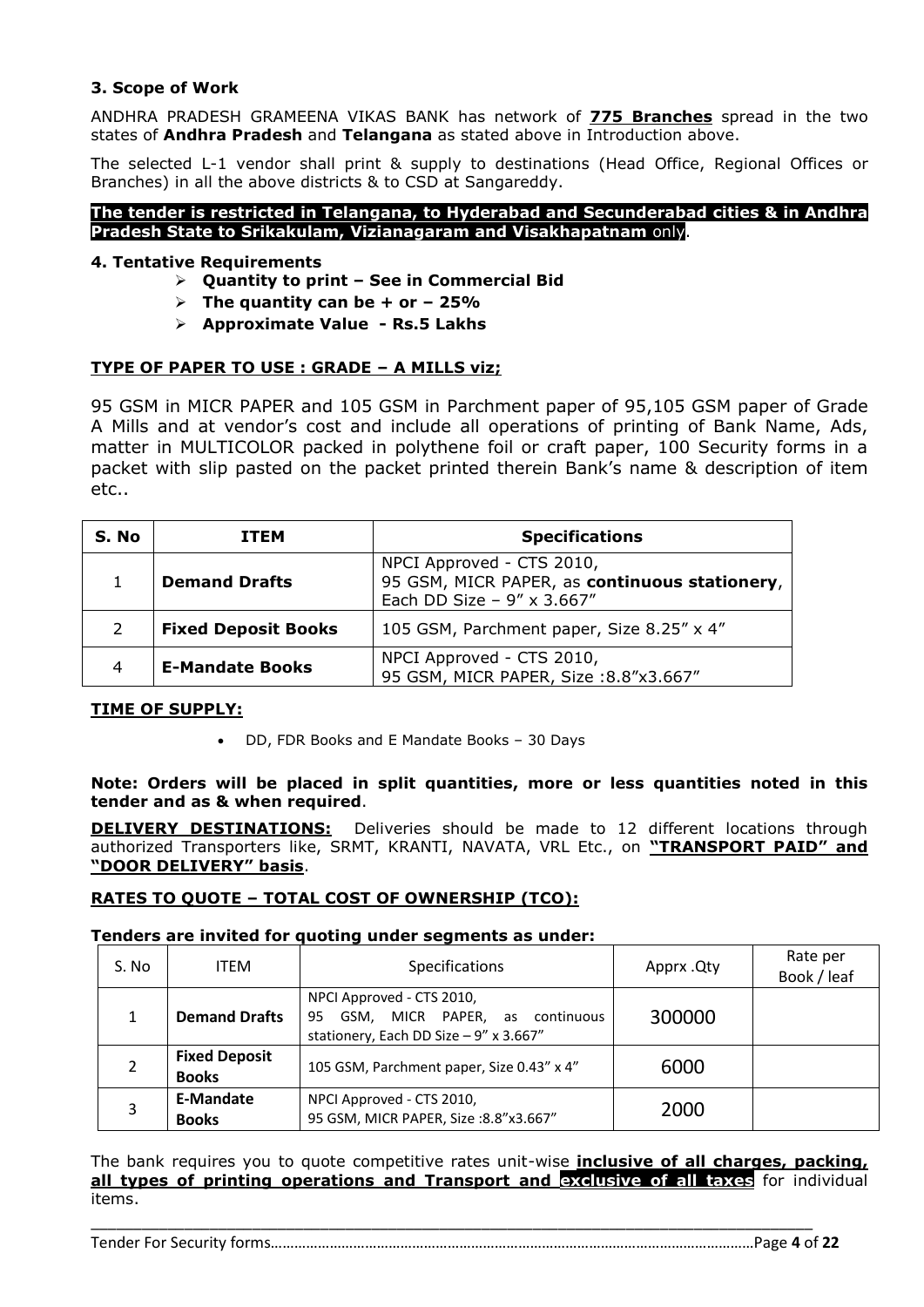#### **SECURITY FORMS:**

Based on the unit-prices quoted, L-1 would be arrived at under the *TCO-Total Cost of Ownership for each vendor. Total of all items, from S.No 1 to 3 will be considered to arrive at L1*  vendor.

# **TENDER VALIDITY: TWO YEARS**

# **5. INSTRUCTIONS TO BIDDERS**

# **Bidding Process - ON-LINE E-PROCUREMENT WITH REVERSE AUCTION**

### **5.1 RFP and Bid Submission**

The bidder shall have to submit the tender **ON-LINE** downloaded either from our website [www.apgvbank.com](http://www.apgvbank.com/) or from the following e-procurement portal:**https://etender.sbi**

M/s e-Procurement Technologies Ltd. Name: Nanadan Valera, Fahad Khan & Dharam Rathod E-mail ID: [nandan.v@eptl.in,](mailto:nandan.v@eptl.in) [fahad@eptl.in,](mailto:fahad@eptl.in) [dharam@eptl.in](mailto:dharam@eptl.in) Landline No. : 079 6813 6857, 6820, 6842 Official Mobile No. : 9081000427

#### **Auction Website [: https://etender.sbi](https://etender.sbi/)**

The Bank shall not consider any request for date-extension for bid-submission on account of late receiving / downloading of RFP by any bidder. But, however, any suggestion or advice of value addition from the vendors to the tender or rectification of any short comings in tender may entail in issue of Corrigenda before the last date or postpone the tender as the Bank may deem necessary.

#### **5.2 Mode of submission of tender – ON-LINE**

Tenders are to be submitted **ON-LINE** by uploading in the portal advised above.

- 1. **Tender cost and Earnest Money Deposit – The DD'S should be scanned and uploaded**
- 2. **Non-financial /Technical bid – Should be signed on all pages and uploaded**
- 3. **The documents pertaining to the ELIGIBILITY CRITERIA** (*Page 4, Point No.2 Bidder's Eligibility Criteria and also Page No.8 Point No.3*) **should be uploaded**
- 4. **Indicative Price bid** should be uploaded

#### **5.3 Procedure of opening of tender**

After the last date of submission of the tenders, the Bank will open the technical bids **ON-LINE** and evaluate by verifying the eligibility documents submitted in the portal:

- 1. The Tender cost and EMD will be verified first. Those **not** submitting the **Tender Cost** and **EMD DD (IN ORIGINAL)** to **APGVB** will be rejected ab initio. Vendors with MSME certification in printing shall be exempted from EMD.
- 2. Other eligibility documents will be verified. Vendors should take **CARE** to submit all the eligibility requirements and it will be at the Bank's discretion to allow or not to allow to ask for any further documents for evaluation.
- 3. Price bids will be considered for only those vendors who have qualified in the technical verification.

Bank reserves the right to, open or not to open the financial bid of any vendor basing on the acceptance/rejection of non-financial bid and past performance.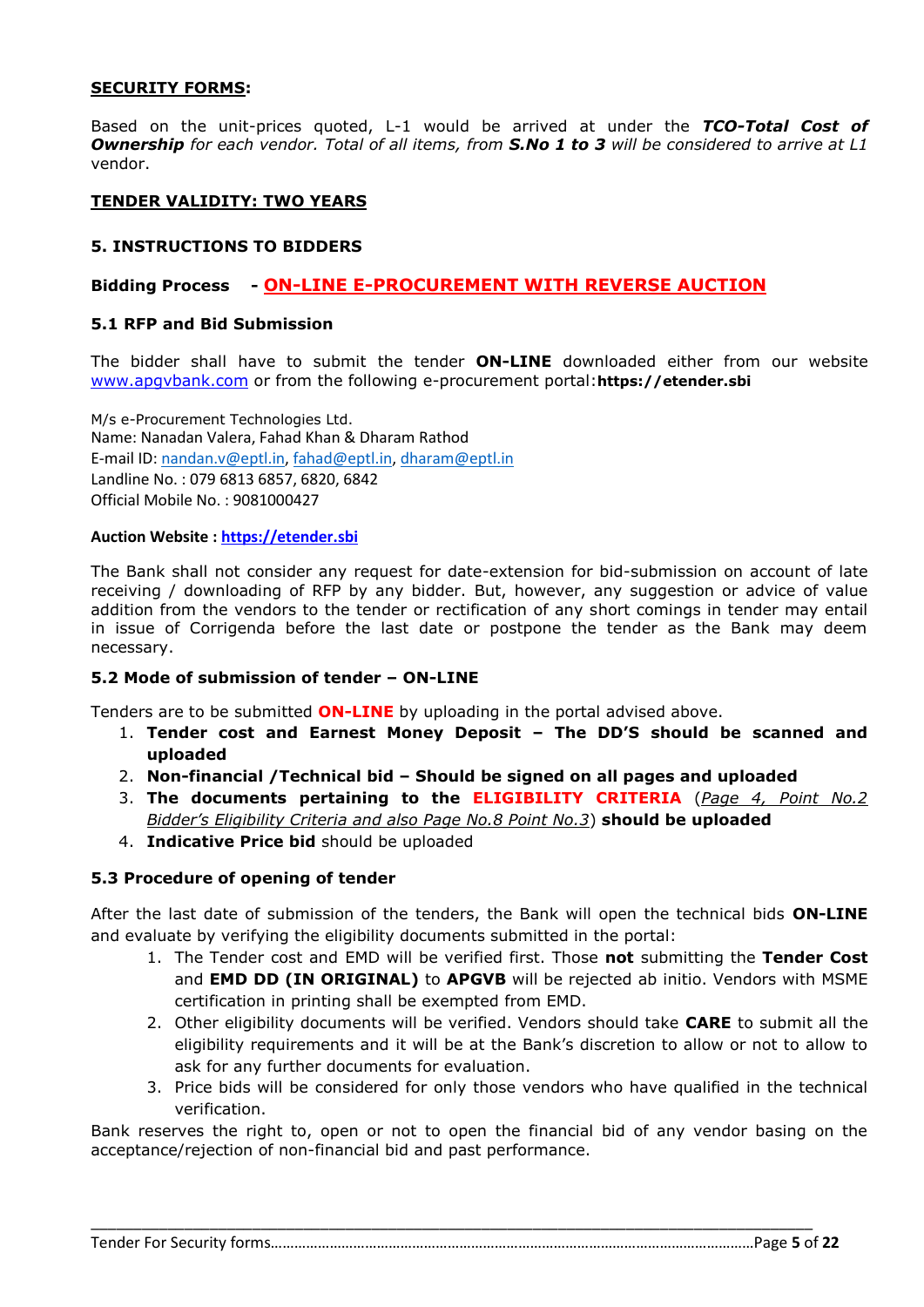# **5.4 Decision of the Bank shall be final**

The decision of the Bank shall be final and binding on the vendor in the matter of interpretation of any clause included in this tender or any dispute arising out of the execution of tender. Bank can also terminate the tender without assigning any reason.

# **5.5 Address for submission**

Bids should be submitted ON-LINE to **https://etender.sbi** M/s e-Procurement Technologies Ltd. Name: Nanadan Valera, Fahad Khan & Dharam Rathod E-mail ID: [nandan.v@eptl.in,](mailto:nandan.v@eptl.in) [fahad@eptl.in,](mailto:fahad@eptl.in) [dharam@eptl.in](mailto:dharam@eptl.in) Landline No. : 079 6813 6857, 6820, 6842 Official Mobile No. : 9081000427 **Auction Website [: https://etender.sbi](https://etender.sbi/)**on or before **22/09/2020, before 5.00 PM**.

**Contact: For any enquires :** S.Lakshmi, Asst. Manager 9491035491 K.Ram Reddy, Sr. Manager 7901624894

### **5.6 Change of Tender date in case of holiday**

In the event of the specified date for bid-submission being declared a holiday for the Bank, the bids will be received up to the appointed time on the next working day.

### **5.7 Cost of Bidding – Vendor to bear**

The bidder shall bear all costs associated with the preparation and submission of its bid and the Bank will, in no case, be responsible or liable for these costs, regardless of the conduct or outcome of the bidding process.

### **5.8 Late Bids – Rejection**

Tenders cannot be submitted late.

#### **5.9 Withdrawal / Amendment to RFP Contents:**

The bank reserves the right to accept or reject any / all proposal(s), to revise the tender, to request one or more resubmissions or clarifications from one or more vendors, or to cancel the process in part or whole. The Bank also reserves the right to amend the RFP at any time prior to the last date for bid-submission. The Bank may, for any reason, whether at its own initiative or in response to clarification(s) requested by a bidder, modify the RFP contents by amendment. Amendment / Corrigendum will be notified on the Bank's website / portal and will be binding on participating bidders. The Bank shall not be liable for any communication gap. In order to provide prospective bidders, reasonable time to take the amendment into account for preparation of their bid, the Bank may, at its discretion, extend the last date for bid-submission.

#### **5.10 Two Stage Bidding Process**

The bidder will have to submit response to the RFP, packaged as a set of following Security forms.

**PART – A - TECHNICAL BID** –**for supply of Security forms,** should include the relevant supporting papers.

2. **Tender cost of Rs.500** and **Earnest Money Deposit of** Rs.5**000.00** (Rupees Five Thousand only) in the form of Demand Draft issued by scheduled commercial bank favouring **Andhra Pradesh Grameena Vikas Bank, payable at Warangal**, must be part of the Technical Bid by uploading the scanned DD.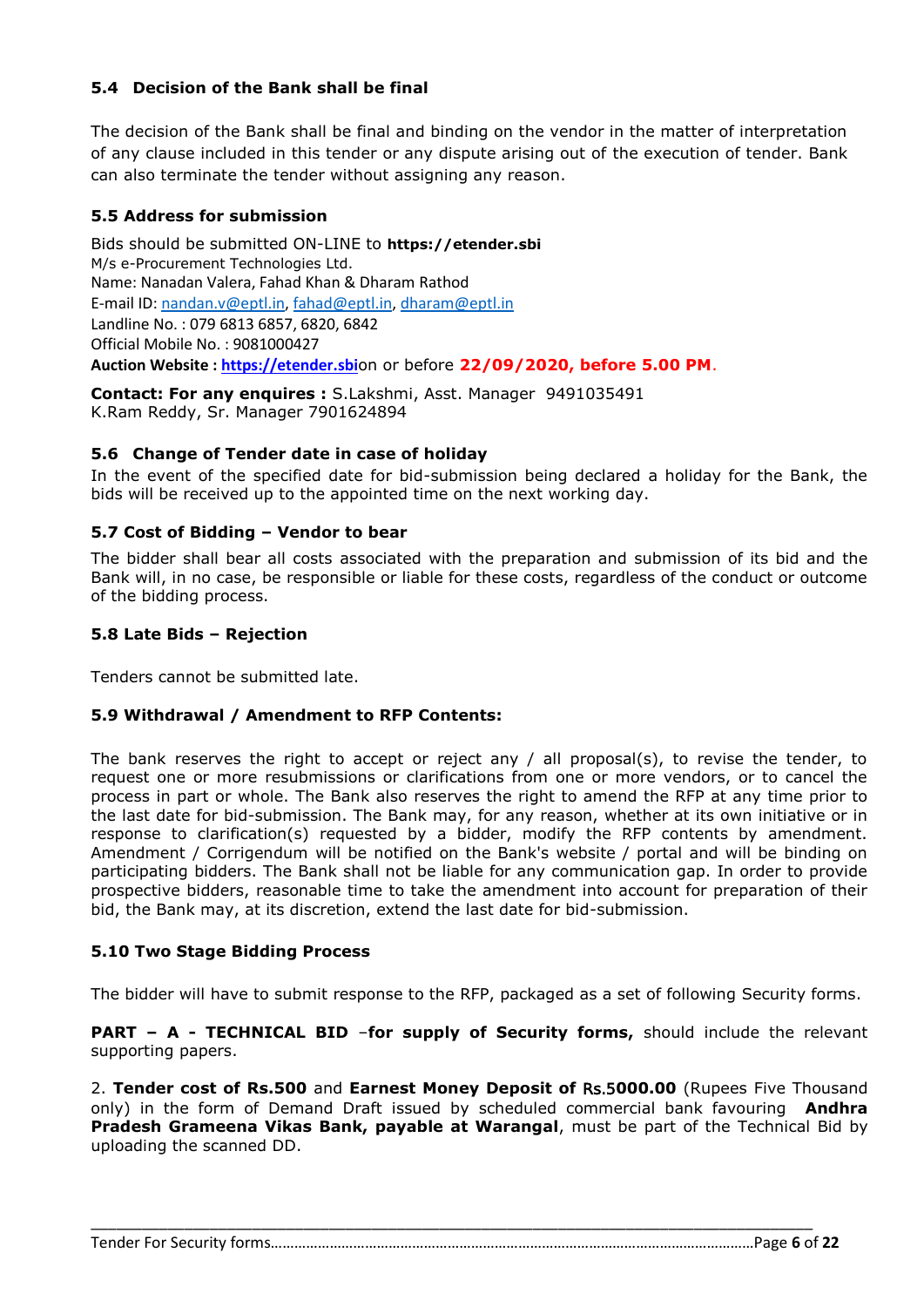### **HOWEVER,**

**THE Tender cost of Rs.500**, **Earnest Money Deposit of** Rs.5**,000.00 AND SAMPLES OF PAPER SHOULD BE SUBMITTED IN ORIGINAL AT OUR CSD SANGAREDDY BEFORE THE LAST DATE OF SUBMISSION OF THE TENDER ONLINE.**

# **Address: Andhra Pradesh Grameena Vikas Bank**

**Central Stationery, First Floor, Opp: Inspection Bungalow, Shanthinagar, Sangaredddy - 502001**

**IF THE DEMAND DRAFT's DOES NOT REACH THE APGVB OFFICE, SANGAREDDY BEFORE THE LAST DATE AND TIME OF SUBMISSION, THE TENDER SHALL NOT BE CONSIDERED FOR EVALUATION.**

- **Tender cost**: Non- Refundable
- **Return of Earnest Money Deposit:** The earnest money of the unsuccessful bidders will be returned after entering into rate contract agreement with successful bidders.
- **Forfeiture of Earnest Money Deposit:** This EMD amount will be forfeited, if the successful bidder refuses to accept purchase order or having accepted the purchase order fails to carry out his obligation mentioned therein.

# **SECURITY DEPOSIT:**

The EMD of the successful bidder/s will add to the Security Deposit and will be held by the Bank throughout the rate contract period of the tender as **Security Deposit**. No interest will be payable on the Earnest Money Deposit/Security Deposit.

L-1 Vendor will be required to furnish a **Security Deposit** of **2% including EMD (₹10000).**

- 3. **Technical Bid:** Should **COMPULSORILY** include the following documents, duly filled in, stamped, signed, filed in the seriatim as below and serially numbered.
	- 1. Demand Draft for Tender Cost & EMD (As in 5.5 Two Stage Bidding Process)
	- 2. Self-declaration letter for not having BLACK LISTED by any Bank or Govt. Organization - (Format in ANNEXURE-III)
	- 3. Bidder's General Information (Format in Annexure-IV)
	- 4. Complete Tender Document signed on all the pages
	- 5. Certificate of Registration copy (Registration with Government of AP or TS)
	- 6. Memorandum of Articles of Association, Partnership Deed, if any
	- 7. GST Tax Registration Copy (Regular or Composite)
	- 8. IT Return for last 3 years
	- 9. Audited Balance sheets and Profit & Loss (Financial /Turnover) Statements for last three years
	- 10. Experience documents / Copies of Purchase Orders & Delivery certificates
	- **11. Samples of material viz., or finished product of Security forms (TO BE SUBMITTED AT SANGAREDDY BEFORE THE LAST DATE OF UPLOADING THE DOCUMENTS)**
	- 12. Other required documents mentioned elsewhere in this tender document

# **PART – B (COMMERCIAL/PRICE BID)** – "**Price Bid for Security forms**" consisting of:

\_\_\_\_\_\_\_\_\_\_\_\_\_\_\_\_\_\_\_\_\_\_\_\_\_\_\_\_\_\_\_\_\_\_\_\_\_\_\_\_\_\_\_\_\_\_\_\_\_\_\_\_\_\_\_\_\_\_\_\_\_\_\_\_\_\_\_\_\_\_\_\_\_\_\_\_\_\_\_\_\_\_\_\_\_

1. Priced Bid duly filled, stamped and signed on all pages for all items (partial quote is not acceptable)

2. The Bank expects the bidder to carefully examine all instructions, forms, terms & conditions, technical specifications etc., mentioned in this RFP. Failure to furnish all information required for submission of a bid not substantially responsive to the RFP in every respect will be at the bidder's risk and may result in the rejection of its bid without any further reference to bidder.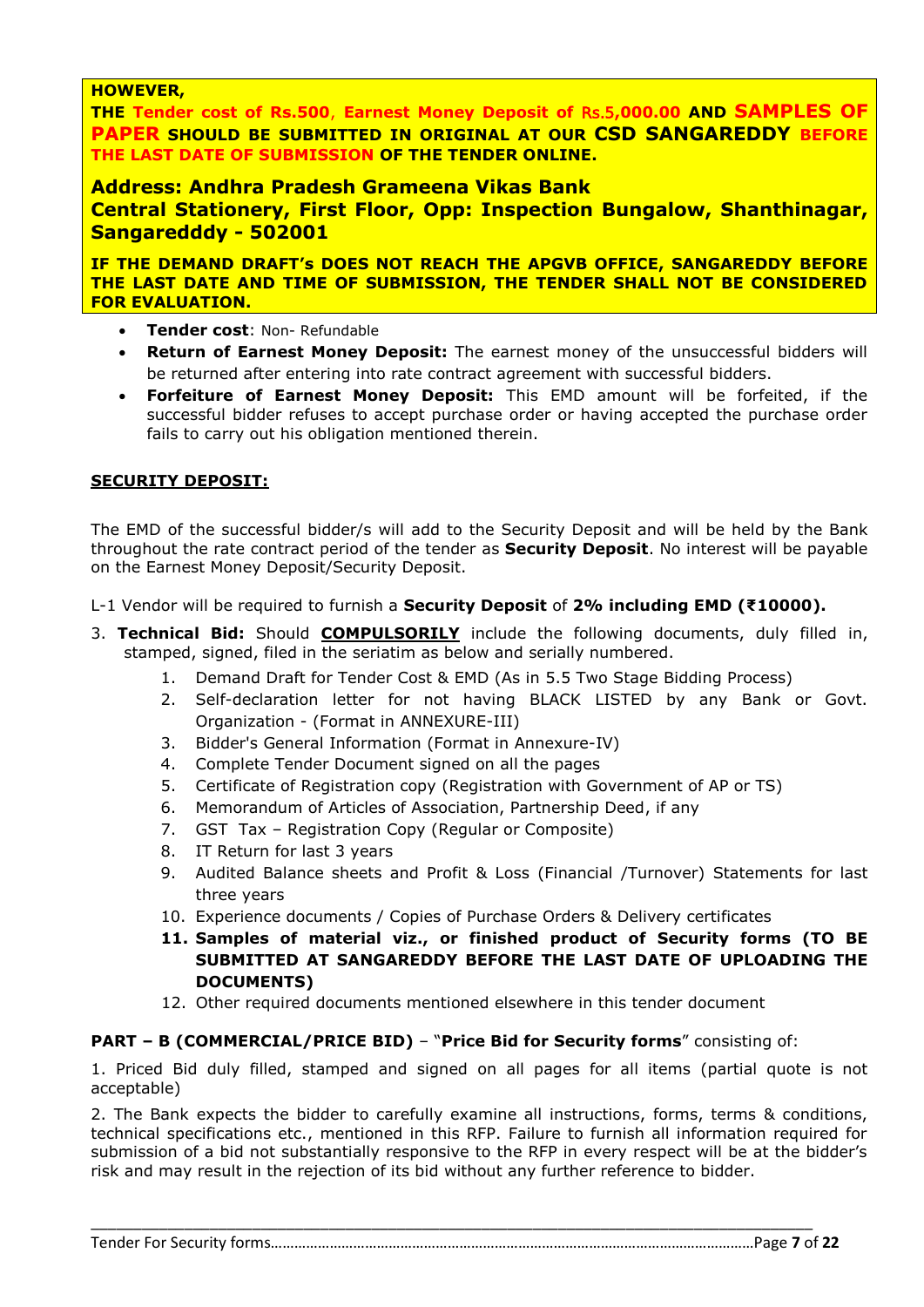#### **5.11 Conditional Bid not valid**

Any conditional bid is not valid and shall be summarily rejected

## **1.12 Rates quoted to be EXCLUSIVE of all taxes**

The RATES quoted should be **EXCLUSIVE of all Taxes (GST).** No condition, such as, + GST will be accepted.

However, the consignments should be invariably addressed, **DOOR-DELIVERY (PAID)** at the **DESTINATIONS** noted above (various Regions & Head Office).

# **EVALUATION – THREE STAGES**

#### **6.1. EVALUATION – FIRST STAGE of bidding Technical Evaluation**

In the first stage, only the **Technical Bids** will be opened by the "*Tender Opening Committee"*.

**After the technical bids pass the qualification, the Bank may make site visits to the factories, printing press or work units. The vendors will be short listed, after the site inspections and the date of opening the COMMERCIAL BID will the informed.**

#### **6.2. SECOND STAGE of Evaluation – Submission of Indicative Price Bids – Base Price & Decrement Value**

In the second stage, **Indicative commercial/price bids** of short-listed, technically qualified bidders shall be opened ON-LINE and a Base price will be advised to the E-Procurement agency for further evaluation.

#### **6.2. THIRD STAGE of Evaluation – REVERSE AUCTION**

In the third stage, **REVERSE AUCTION** shall be conducted for final rates of supply.

#### **7. BID FEATURES**

#### **7.1. Language of the Bid**

All bids and supporting documentation must be in English only.

#### **7.2. Bid Currency & Price Structure**

Prices shall be expressed in the Indian Rupees only.

#### **The Prices quoted by the bidders should be :**

- a) **Inclusive of cost of Paper,**
- b) **Printing,**
- c) **All binding operations**
- d) **Packing,**
- e) **Transportation up to Our Office(SRMT, KRANTHI, VRL ETC)**
- f) **Insurance during transit until reaching the destination**
- g) **EXCLUSIVE OF TAXES / GST**

\*The Bank shall neither pay any other cost nor consider any other cost apart from approved L-1 rates.

#### **7.3. Validity Period**

The Bids shall be **valid for a period of 24 months/TWO years** from the date of entering into rate contract / AGREEMENT. A bid submitted for a shorter period shall be rejected by the Bank as non-responsive.

#### **7.4. Format & Signing of Bid**

(a) The Bank, in case of non-adherence to the Format or partial submission of bid will not evaluate the bid

(b) Each bid shall be made in the legal name of the bidder

(c) Each page of it shall be serially numbered, signed and duly stamped by the bidder or a duly authorized person to sign on behalf of the Bidder,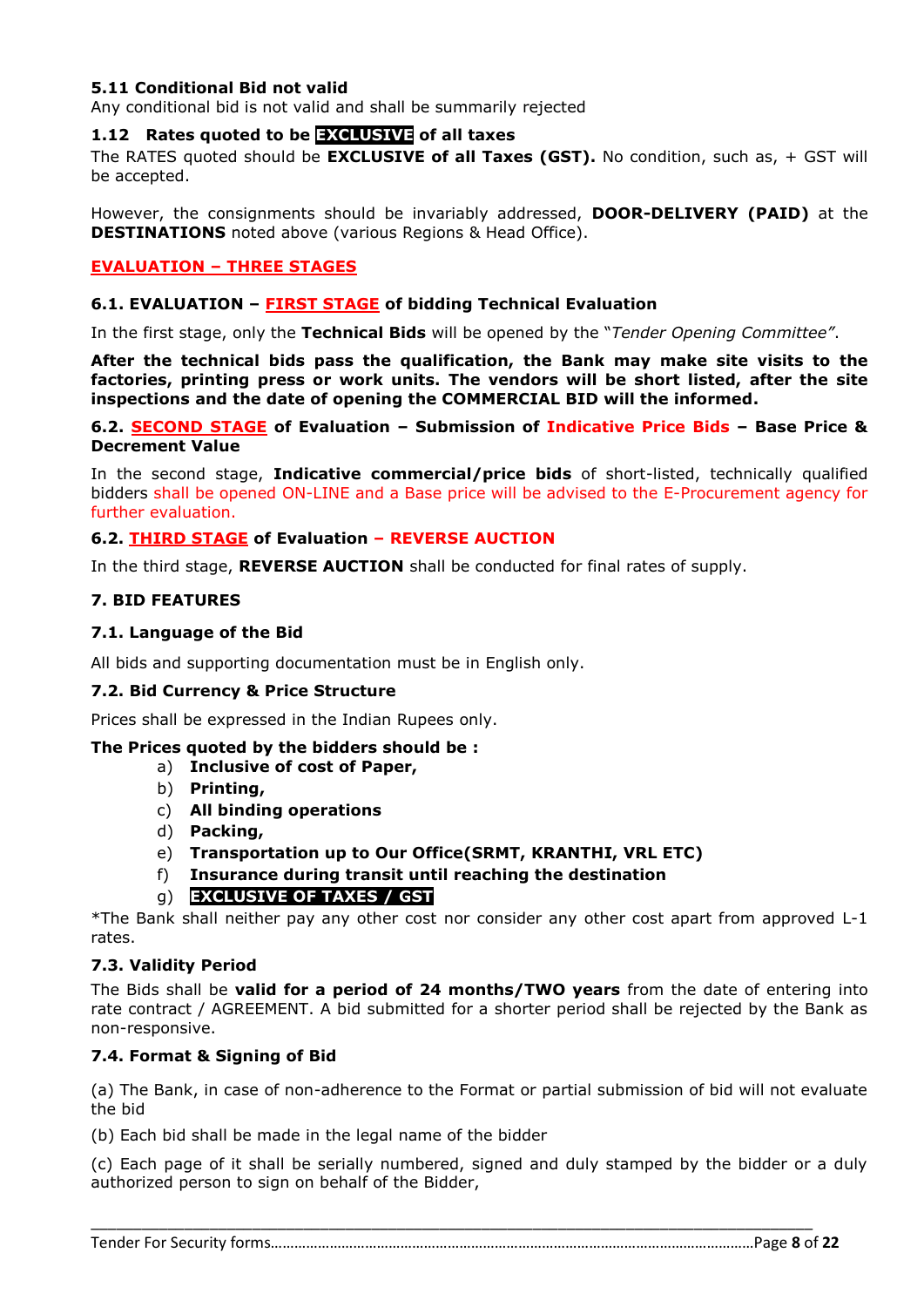(d) Any interlineations, erasure or overwriting shall be valid only if these are initialled /authenticated by the person(s) signing the bid.

(e) Executive(s) representing the bidder should be duly authorized to sign the bid, interacting with the Bank for all sorts of communication as well as appearing in for price negotiation meeting, in case the bidder emerges as L-1 as a result of commercial evaluation of all technically qualified bids.

(f) A letter of this intent, issued by the Proprietor / CEO / Director or any top-level executive, authorizing representing executive(s) should be submitted as part of the Technical Bid.

# **7.5. Technical / Commercial Bid Essentials:**

(a) All relevant information should be given against the space provided for information in the prescribed format ANNEXURE-IV. Writing of 'OK' 'accepted', 'noted', 'sheet attached' will not be accepted. In case, due to insufficient space, a sheet is added, page no. of that sheet should be mentioned and the added sheet should have backward reference on right hand top thereof,

(b) All supporting documents of the particular Appendix should be attached thereafter the bid, writing reference thereon.

(c) The Technical Bid must contain the documents as stated in 5.5 Part-A 3): -

(d) The Commercial Bid must contain the following: -

- (i) Rates for each item specified in Indian rupees, inclusive of taxes
- (ii) Declaration agreeing to all the Terms & Conditions in the RFP

# **8. BID EVALUATION**

The purpose of bid evaluation is to determine: -

- (a) Reputation of the vendor for quality and reliability;
- (b) Acceptance of terms and conditions
- (c) Service capability of the vender;

(d) Vendor's standing i.e. experience in supply

(e) Vendor meeting the qualification criteria as specified in the tender documents;

(f) In order to determine the lowest evaluated responsive bid, the Bank shall adopt **TCO (TOTAL COST OF OWNERSHIP**) from **Sr. No 1-3**.

#### **8.1. General Evaluation**

1. The Bank will examine the bids against *Bidder's Eligibility Criteria* mentioned in the RFP.

2. The Bank will examine the bids to determine whether they are complete, whether any computational errors have been made, whether required sureties have been furnished, whether the documents have been properly signed, and whether the bids are generally in order.

3. The Bank may waive any minor informality, nonconformity, or irregularity in a bid which does not constitute a material deviation, provided such waiver does not prejudice or affect the relative ranking of any other bidder.

4. Prior to the detailed evaluation, the Bank will determine the substantial responsiveness of each bid against this RFP. For purposes of these clauses, a substantially responsive bid is one, which conforms to all the terms and conditions of the RFP without material deviations.

5. During evaluation of the bids, the Bank may, at its discretion, ask the bidder for providing clarification on any point mentioned in its bid. The request for clarification and

The response shall be in writing, and no change in the prices or substance of the bid shall be sought, offered, or permitted.

6. The samples enclosed by the bidders should be the same, which have been quoted in their bids as part of the RFP. No chance will be given for re-submission.

7. Commercial bids of only those vendors will be opened, who are technically qualified and fulfil all other requirements as enlisted in the RFP.

\_\_\_\_\_\_\_\_\_\_\_\_\_\_\_\_\_\_\_\_\_\_\_\_\_\_\_\_\_\_\_\_\_\_\_\_\_\_\_\_\_\_\_\_\_\_\_\_\_\_\_\_\_\_\_\_\_\_\_\_\_\_\_\_\_\_\_\_\_\_\_\_\_\_\_\_\_\_\_\_\_\_\_\_\_

# **8.2 Commercial Evaluation, Indicative Prices & Reverse Auction**

1. Commercial bids submitted will be opened only for those bidders, who have qualified in the general and technical evaluation.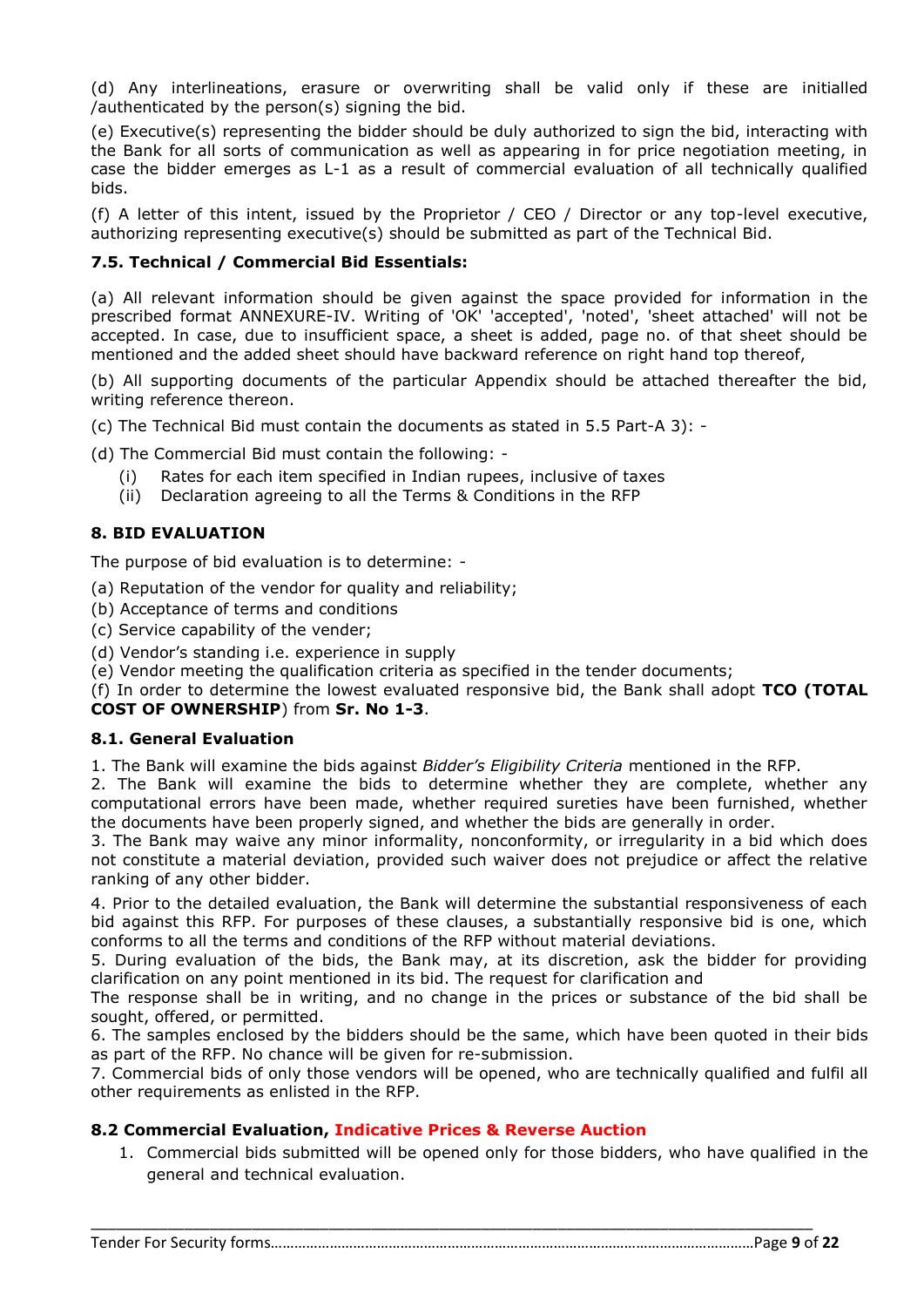- **2.** The vendors are required to submit the **INDICATIVE PRICES** which will be considered for further evaluation through **REVERSE AUCTION**
- 3. The LOWEST prices arrived at in REVERSE AUCTIONS will be declared as L-1. However, the bank shall be under no obligation to accept the lowest or any other offer received in response to this notice, if the quality of the procuring item is not the same as required and shall be entitled for rejection of any or all the offers assigning reasons therefor.
- 2. The bank reserves its right for placing the orders as per requirement.

3. The Bank will be free to either reduce or increase the quantities to be printed on the same terms and conditions. The bank reserves the right to alter the quantities.

#### **9. AWARD NOTIFICATION**

#### **9.1 Change of Address**

The acceptance of a bid, subject to contract, commercial considerations & compliance with all terms and conditions will be communicated in writing by means of placing order at the address supplied by the bidder in its bid. Any change of bidder's address, should therefore be promptly notified to: -

#### **ANDHRA PRADESH GRAMEENA VIKAS BANK, HEAD OFFICE: Warangal, 2-5-8 / 1 RAMNAGAR, HANMAKONDA, WARANGAL – 506 001, State : Telangana, PH: 0870 – 2577766**

#### **10. Bidder's Disqualification**

Any bidder not complying with the bidding process is liable for disqualification at any stage without assigning any reason. Decision of the Bank in this regard shall be final, conclusive and binding on the bidder.

#### **11. TERMS AND CONDITIONS**

All under mentioned terms and conditions for vendors, who participate in this bid, are binding on all. These terms and conditions will also form part of the print order, to be issued to the successful Bidder. All the terms and conditions in the tender document should be stamped and signed and attached with the Technical Bid as acceptance of these terms and conditions

**11.1 Proposal Ownership-**The bid and all supporting documentation submitted by the bidders shall become the Bank's property and the Bank reserves the right to accept or reject any request made by any bidder to return or destroy the bid and accompanying documentation.

**11.2 Delivery, Installation and Commissioning of Items-**The vendor shall be responsible for delivery of the ordered item(s) at the destination within stipulated time / days as noted above and in purchase order. The vendor should arrange for appropriate insurance to cover the ordered item(s) for the transit period and till the time of its receipt by the Bank at the respective destination. The cost of the insurance will be borne by the vendor.

**11.3 Cancellation of Order**: In case of serious discrepancy in the item supplied, the Bank may cancel the entire purchase order and return the item(s) back to the vendor at vendor's costs and risks. The vendor shall give acceptance within one week from the date of order. Bank has right to cancel the order, if the same is not accepted within the stipulated period from the date of order and the earnest money of the bidder will be forfeited.

**11.4 Defect Liability Security Deposit:** Bank shall forfeit the Security Deposit if the material supplied is not as per specifications. This however, does not preclude the Bank from seeking replacement of the goods supplied in case extreme damage or errors in printing.

**11.5 Payment Terms:** No advance / mobilization amount will be paid to the vendors. Bill will be paid only on:

- $\triangleright$  Production of acknowledgements of receipt of the item ordered at the destinations, as per specifications and quantity & in good condition
- $\triangleright$  Receipt of Bill along with Delivery Challans from the recipients duly authenticated & stamped for having received the item
- **the total Bill amount noted in the bill should clearly state :**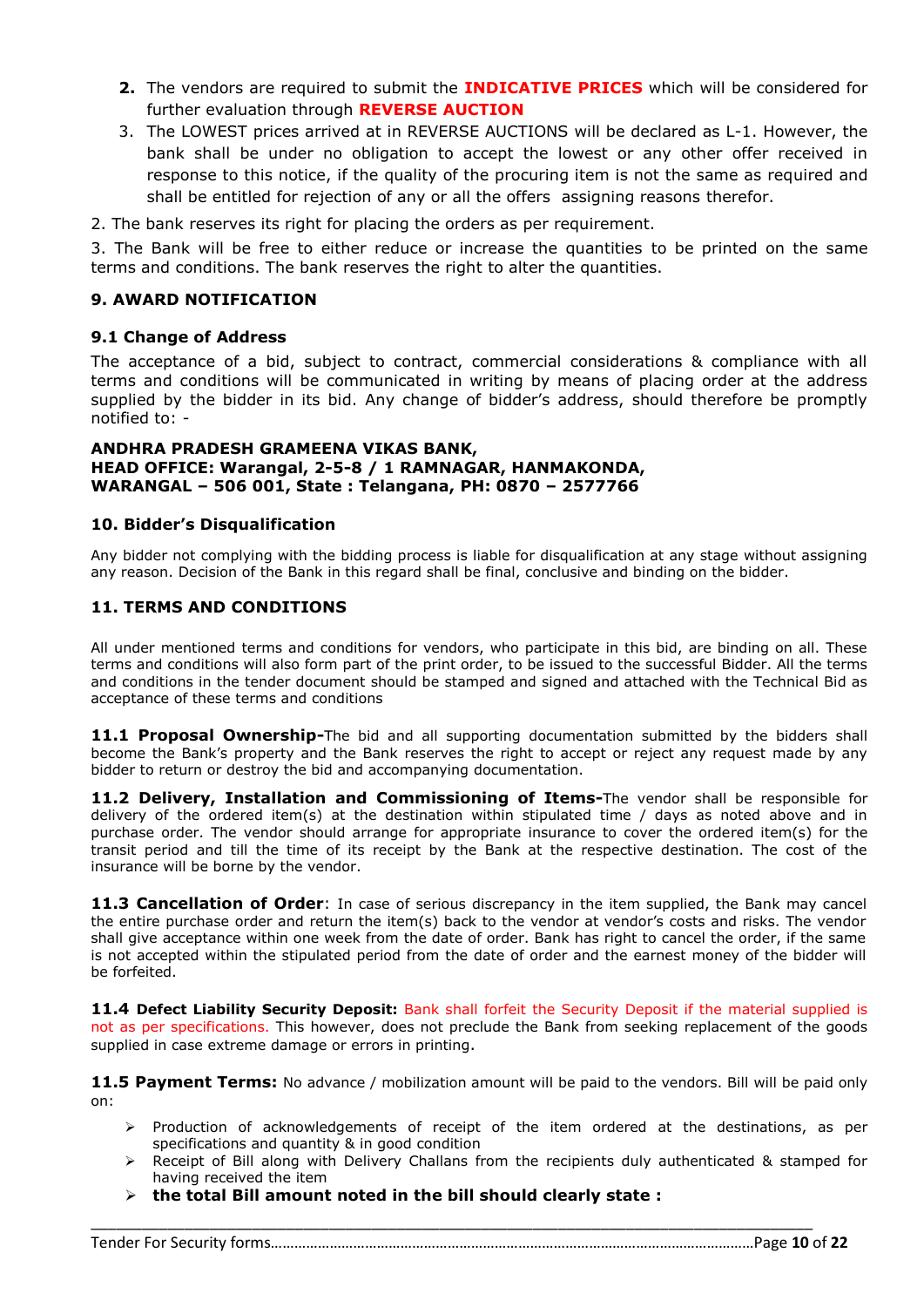# **1. The actual cost of the product**

# **2. TAX component (GST etc) (Separate for AP & Telangana)**

**11.6 Earnest Money Deposit:** The bidder shall have to deposit earnest money in the form of DD / Pay Order for **Rs.12,000.00** (Rupees Twelve thousand only), which will be added to **Security Deposit** for the successful bidder(s) and returned on expiry of the two years of the contract period. The offer without Earnest Money Deposit would be considered as non-responsive, incomplete and shall be out rightly rejected.

**11.7 Forfeiture of EMD Amount:** This amount will be forfeited, if the successful bidder refuses to accept purchase order or having accepted the purchase order fails to carry out his obligation mentioned therein.

**Fluctuations in market prices of Paper:** No subsequent pleas/excuses for nonperformance/execution of the order placed on them during the contracted period of Two years shall be considered, showing the **"increase in market prices of the paper"** as the cause. Once the acceptance letter is submitted and agreement is entered, the vendor is bound to print & supply any of the items mentioned in the list till the currency of the contract period. Any reluctance on the part of the vendor shall be considered rejection of the order and shall tantamount to breach of the contract and shall be liable for forfeiture of the EMD amount and also penalty for delay.

**No interest** shall be payable on the Earnest Money Deposit (EMD).

**11.8 Further Orders:** The Bank may continue to place further orders beyond the valid period, by mutual agreement between the Bank and the vendor on the same approved rates.

**11.9 Penalty for delay:** The Bank reserves the right to levy penalty for delay in supply beyond the stipulated time. A penalty of 2% of the bill amount will be levied for delay of two weeks. The total delay cannot be beyond one month in any case, beyond which the order shall be cancelled.

**11.10 Order Cancellation:** The Bank reserves the right to cancel the purchase order in the event of one or more of the following situations: -

- 1. Delay in supply, beyond the specified period & delay time limit
- 2. Serious discrepancy in quality of supplied item
- 3. In the event of order cancellation, the vendor shall be responsible to take back the faulty / mis-printed item supplied, at their own cost & expenses.

**11.11 Force Majeure:** The vendor shall not be liable for forfeiture of its performance security, liquidated damages or termination for default, if and to the extent that it's delay in performance or other failure to perform its obligations under the contract is the result of an event of Force Majeure.

For purposes of this Clause, **"Force Majeure"** means an event beyond the control of the Vendor and not involving the vendor's fault or negligence and not foreseeable. Such events may include, but are not limited to, Acts of God or of public enemy, acts of Government of India in their sovereign capacity, acts of war, fire, floods, strikes, lock-outs and freight embargoes. If a Force Majeure situation arises, the vendor shall promptly notify the Bank in writing of such conditions and the cause thereof within twenty calendar days. Unless otherwise directed by the Bank in writing, the vendor shall continue to perform its obligations under the Contract as far as it is reasonably practical, and shall seek all reasonable alternative means for performance not prevented by the Force Majeure event.

**11.12 Resolution of Disputes:** The Bank and the vendor shall make every effort to resolve amicably, by direct informal negotiation, any disagreement or dispute arising between them under or in connection with the contract. If after thirty days from the commencement of such informal negotiations, the Bank and the Vendor are unable to resolve amicably a contract dispute; either party may require that the dispute be referred for resolution by formal arbitration. All questions, disputes or differences arising under and out of, or in connection with the contract, shall be referred to two Arbitrators: one Arbitrator to be nominated by the Bank and the other to be

\_\_\_\_\_\_\_\_\_\_\_\_\_\_\_\_\_\_\_\_\_\_\_\_\_\_\_\_\_\_\_\_\_\_\_\_\_\_\_\_\_\_\_\_\_\_\_\_\_\_\_\_\_\_\_\_\_\_\_\_\_\_\_\_\_\_\_\_\_\_\_\_\_\_\_\_\_\_\_\_\_\_\_\_\_

Tender For Security forms……………………………………………………………………………………………………………Page **11** of **22**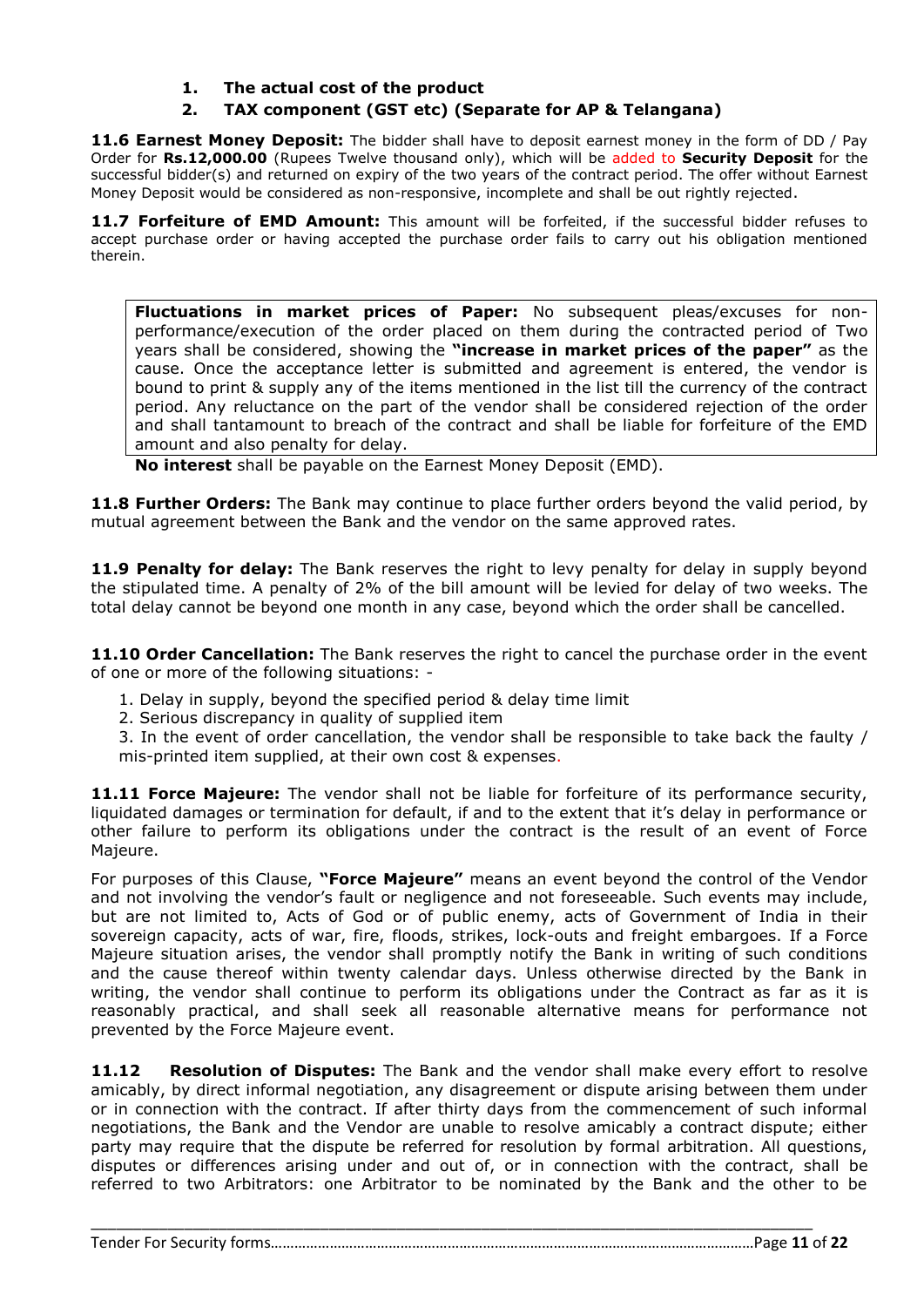nominated by the Vendor. In case of the said Arbitrators not agreeing, then the matter will be referred to an umpire to be appointed by the Arbitrators in writing before proceeding with the reference. The award of the Arbitrators and in the event of their not agreeing, the award of the Umpire appointed by them shall be final and binding on the parties. The Arbitration and Reconciliation Act, 1996 shall apply to the arbitration proceedings and the venue & jurisdiction of the arbitration shall be WARANGAL.

| /2020<br>Date :<br>Place: | I/we have read and understood the RFP as detailed in the<br>above pages right from the Introduction, Scope of work,<br>Tentative requirements, Bidding Process, Terms &<br>Conditions, Payment Terms, EMD, Penalty, the Force<br>Majeure clause & Resolution of disputes. I/We offer the<br>quotes / rates in ANNEXURE-IV for printing & supply of the<br>required items as per terms & conditions in the RFP. |                  |
|---------------------------|----------------------------------------------------------------------------------------------------------------------------------------------------------------------------------------------------------------------------------------------------------------------------------------------------------------------------------------------------------------------------------------------------------------|------------------|
|                           | Seal of the bidder                                                                                                                                                                                                                                                                                                                                                                                             | <b>Signature</b> |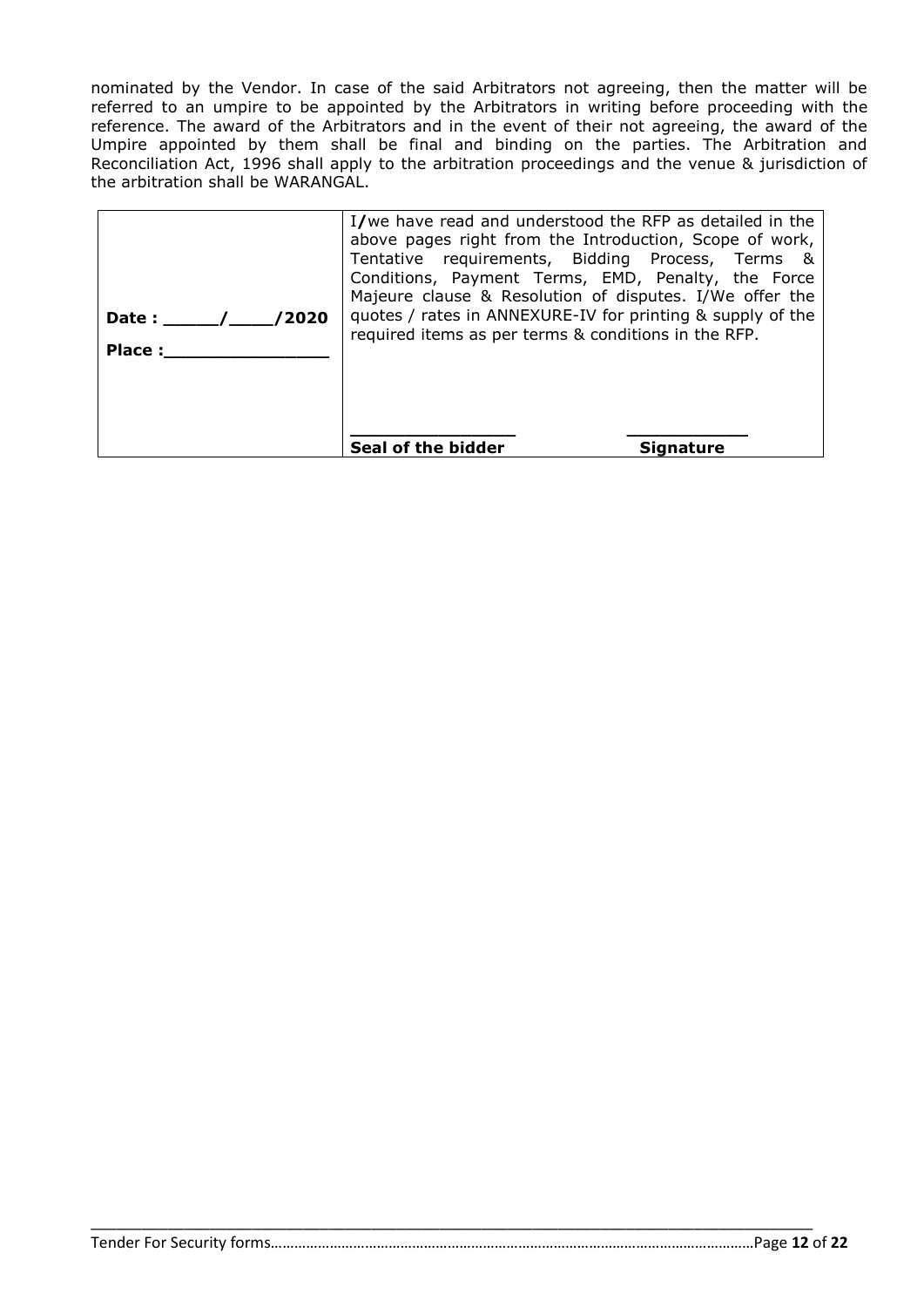# **CHECK LIST FOR VENDORS**

# **Submission of tender through ON-LINE**

### **Vendors are advised to check & ensure to enclose the following list of documents before submitting the Tender**

| S.No           | <b>Document Name</b>                                                                                                  | <b>Tick</b><br>mark |
|----------------|-----------------------------------------------------------------------------------------------------------------------|---------------------|
| $\mathbf{1}$   | Demand Draft for Tender cost and EMD (As in 5.10 Two Stage Bidding<br>Process)                                        |                     |
| $\overline{2}$ | Letter authorization to the representing executive(s)<br>(See 7.4(f) below) (Format in ANNEXURE-II)                   |                     |
| 3              | Self-declaration letter for not having BLACK LISTED by any Bank or<br>Govt. Organization - (Format in ANNEXURE-III)   |                     |
| 4              | Bidder's General Information (Format in Annexure-IV)                                                                  |                     |
| 5              | Complete Tender Document signed on all the pages                                                                      |                     |
| 6              | Certificate of Registration copy<br>(Registration with Government of AP or TS)                                        |                     |
| $\overline{7}$ | Memorandum of Articles of Association, Partnership Deed, if any                                                       |                     |
| 8              | Sales / GST Tax - Registration Copy                                                                                   |                     |
| 9              | IT Return for last 3 years                                                                                            |                     |
| 10             | Audited Balance sheets and Profit & Loss<br>(Financial /Turnover) Statements for last three years                     |                     |
| 11             | Experience documents / Copies of Purchase Orders & Delivery<br>certificates                                           |                     |
| 12             | Samples of material viz., MICR PAPER, Parchment paper of 95,105 GSM<br>or finished product of Security forms - Should |                     |
| 13             | Other required documents mentioned elsewhere in this tender<br>document                                               |                     |

# **Note: NON-SUBMISSION of any of the above documents may result in rejection of the tender**

\_\_\_\_\_\_\_\_\_\_\_\_\_\_\_\_\_\_\_\_\_\_\_\_\_\_\_\_\_\_\_\_\_\_\_\_\_\_\_\_\_\_\_\_\_\_\_\_\_\_\_\_\_\_\_\_\_\_\_\_\_\_\_\_\_\_\_\_\_\_\_\_\_\_\_\_\_\_\_\_\_\_\_\_\_

**General Manager-I**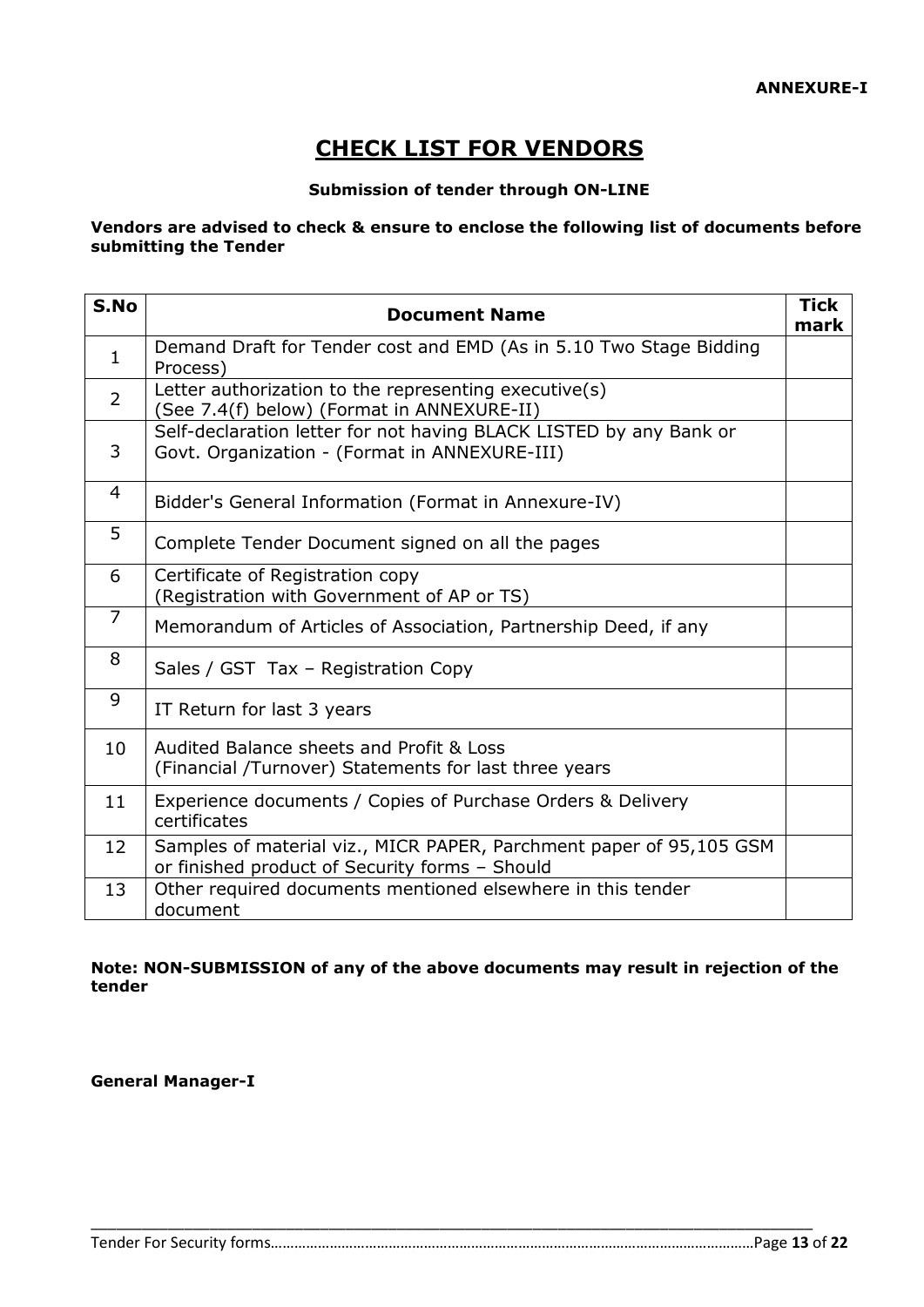# **DRAFT – Letter of Authorization**

Ref. No. 2020

General Manager (I) Andhra Pradesh Grameena Vikas Bank, Head Office, Warangal, H.No.2-5-8/1, Ram Nagar, Hanmakonda, Warangal Urban District– 506001 Telangana State

Dear Sir,

# **Tender Ref. No:6 \_\_\_ /2020-21 dated \_\_\_\_/09/2020**

| We M/s $\sqrt{2\pi}$                                                                                |     | who   | are              |
|-----------------------------------------------------------------------------------------------------|-----|-------|------------------|
| established and reputed printers of Security forms______________________________                    |     | etc., | having           |
|                                                                                                     |     |       | and              |
|                                                                                                     | do. |       | hereby authorize |
| Sri/Smt/Kum/Tansgender                                                                              |     |       | (Name) to offer  |
| our tender/quotation, negotiate and conclude the contract with you against the above invitation for |     |       |                  |

offer.

The above representative shall be responsible for answering any query and authenticate as required during the process of tender opening for smooth conclusion.

Yours faithfully,

For and on behalf of M/s \_\_\_\_\_\_\_\_\_\_\_\_\_\_\_\_\_\_\_\_\_\_\_\_\_\_\_\_\_\_\_\_\_\_\_\_\_

(Name of Printer/manufacturer)

# Signature of the Authorized Person

**Note:** This letter of authority should be written / printed on the letterhead of the printer/manufacturer/s and should be signed by a competent person of the printer / manufacturer.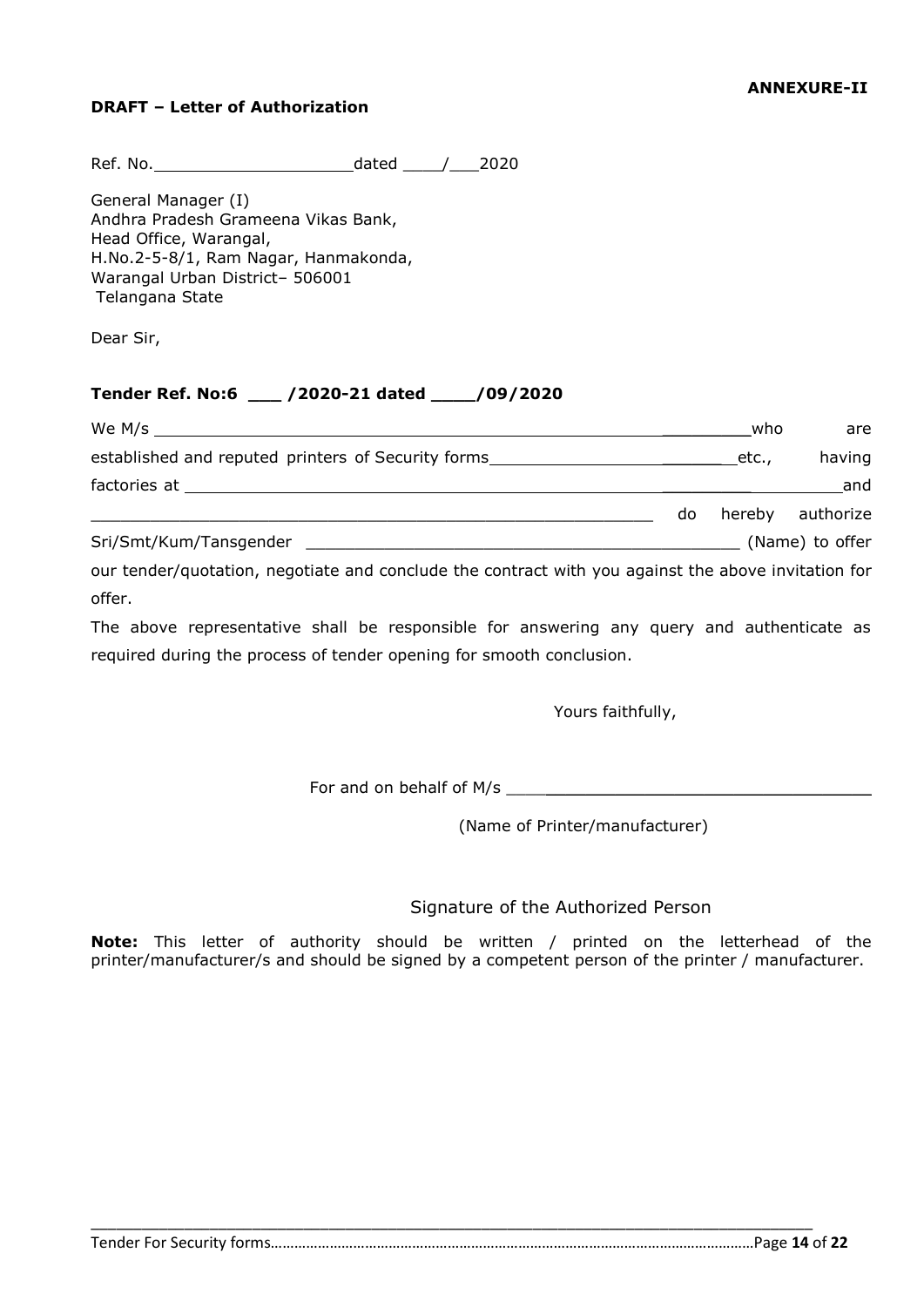# **DRAFT – NON-BLACKLISTING LETTER**

| Our Lr No: 2020                                                                                                                                                                    |            |
|------------------------------------------------------------------------------------------------------------------------------------------------------------------------------------|------------|
| General Manager (I)<br>Andhra Pradesh Grameena Vikas Bank,<br>Head Office, Warangal,<br>H.No.2-5-8/1, Ram Nagar, Hanmakonda,<br>Warangal Urban District- 506001<br>Telangana State |            |
| Dear Sir,                                                                                                                                                                          |            |
| Tender Ref. No:6 ____ /2020-21 dated ____ /09/2020                                                                                                                                 |            |
|                                                                                                                                                                                    | who<br>are |
| established and reputed printers of Security forms, _____________________________                                                                                                  | etc.,      |
|                                                                                                                                                                                    | and        |
|                                                                                                                                                                                    |            |
| concern is NOT-BLACKLISTED by any Bank nor a Govt. organization during the last THREE years.                                                                                       |            |

We assure you of our best services timely and qualitatively.

Yours faithfully,

For and on behalf of M/s (Name of Printer/manufacturer)

> $\mathcal{L}$  , where  $\mathcal{L}$  is the set of the set of the set of the set of the set of the set of the set of the set of the set of the set of the set of the set of the set of the set of the set of the set of the set of the s Signature of the Authorized Person

Note: This letter of NON-BLACKLISTING should be written / printed on the letterhead of the printer/manufacturer/s and should be signed by a competent person of the manufacturer.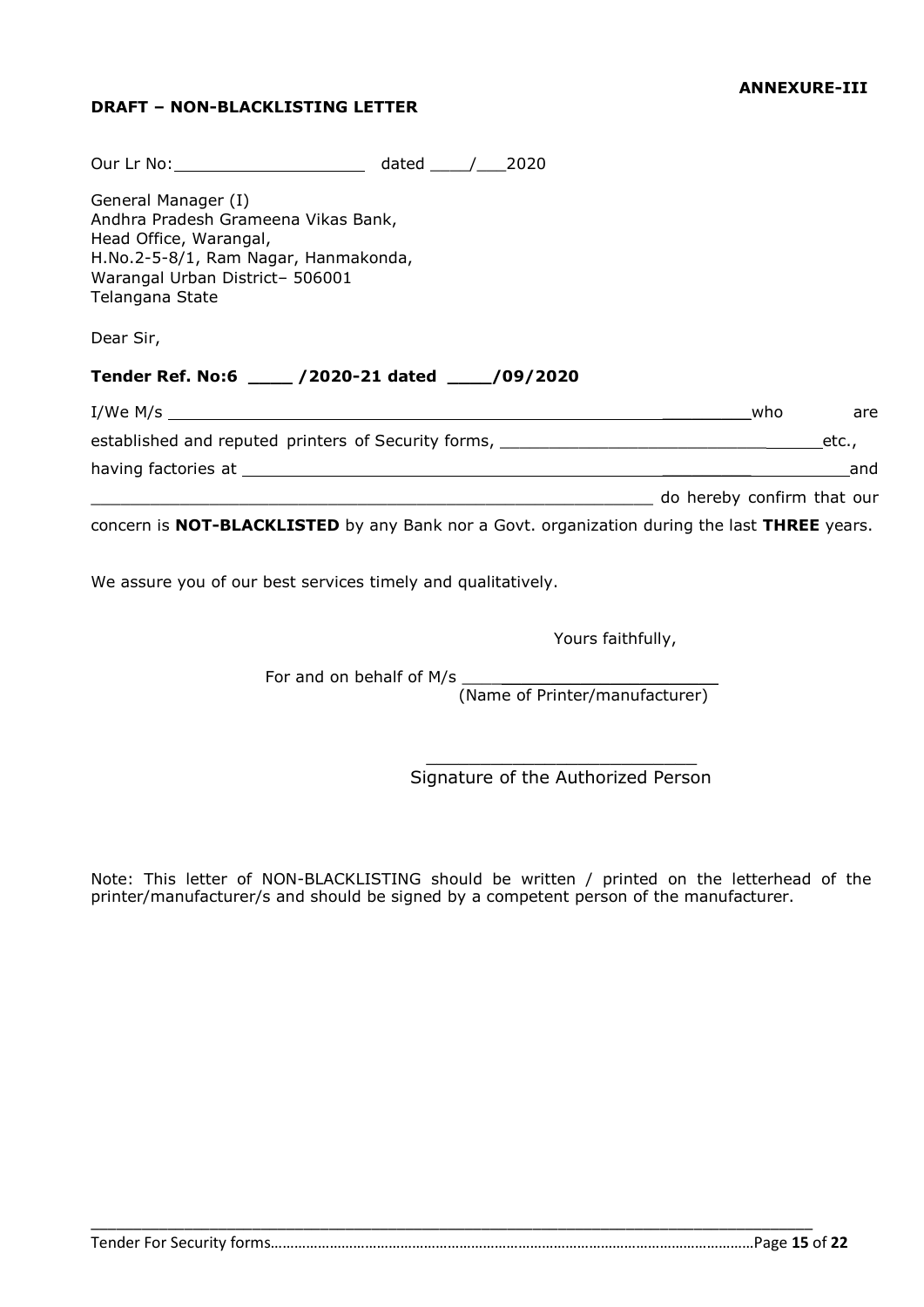# **BIDDERS' GENERAL INFORMATION & PRE-QUALIFICATION DATA**

| S.<br><b>No</b> | <b>Specifications</b>                                                                                                                               | <b>Particulars</b>                                                                                                    |
|-----------------|-----------------------------------------------------------------------------------------------------------------------------------------------------|-----------------------------------------------------------------------------------------------------------------------|
|                 | Name of the Unit/Firm with full<br>address with Telephone / Mobile/<br>FAX.Nos/Email Address etc.,                                                  |                                                                                                                       |
|                 | Administrative Office:                                                                                                                              |                                                                                                                       |
| $\mathbf{1}$    | Factory Address:                                                                                                                                    |                                                                                                                       |
|                 | Whether ISO certified /<br>IBA/RBI/SBI/approved Unit<br>(if so, enclose copy of relative<br>certificate issued)                                     |                                                                                                                       |
| $\overline{2}$  | <b>CONSTITUTION</b><br>(Enclose evidence like Certificate<br>of Commencement of Business /<br>memorandum of Articles of                             | a) Proprietary / Partnership / Private/<br>Limited/ Public ltd. Company/Co-op<br>Society (Delete inapplicable)        |
|                 | Association/ Partnership Deed<br>Etc)                                                                                                               | b) SSI Registration No./Trade License<br>No.(Enclose Copy of Certificate)<br>Date valid up to :                       |
| 3               | Year of Establishment/<br>Experience in line of activity:<br>(Please see Annexure-I)<br>Eligibility criteria for category<br>wise minimum length if | Year of establishment: _<br>(As per Unit Registration Certificate}<br>Experience in years of the Proprietor / partner |
| 4               | experience required)<br>Name of the Proprietor/<br>Mg.Partner/Mg.Director etc                                                                       | Director of the unit:<br>years                                                                                        |
|                 |                                                                                                                                                     |                                                                                                                       |
| 5               | Name and addresses of the Bankers /<br><b>Phone Numbers</b>                                                                                         | BRANCH:____________________________                                                                                   |
|                 |                                                                                                                                                     |                                                                                                                       |
| 6               | Whether registered for GST<br>purposes?<br>(Mention GST No. and furnish<br>Xerox copies)                                                            |                                                                                                                       |
| 7               | Whether an Assesse of Income Tax<br>(Enclose copies of IT Return for the<br>last 3 years with all enclosures)                                       | PAN No: ___________________________                                                                                   |
|                 |                                                                                                                                                     |                                                                                                                       |

 $\_$  , and the set of the set of the set of the set of the set of the set of the set of the set of the set of the set of the set of the set of the set of the set of the set of the set of the set of the set of the set of th

# **PLEASE FILL UP ALL THE COLUMNS LEGIBLY**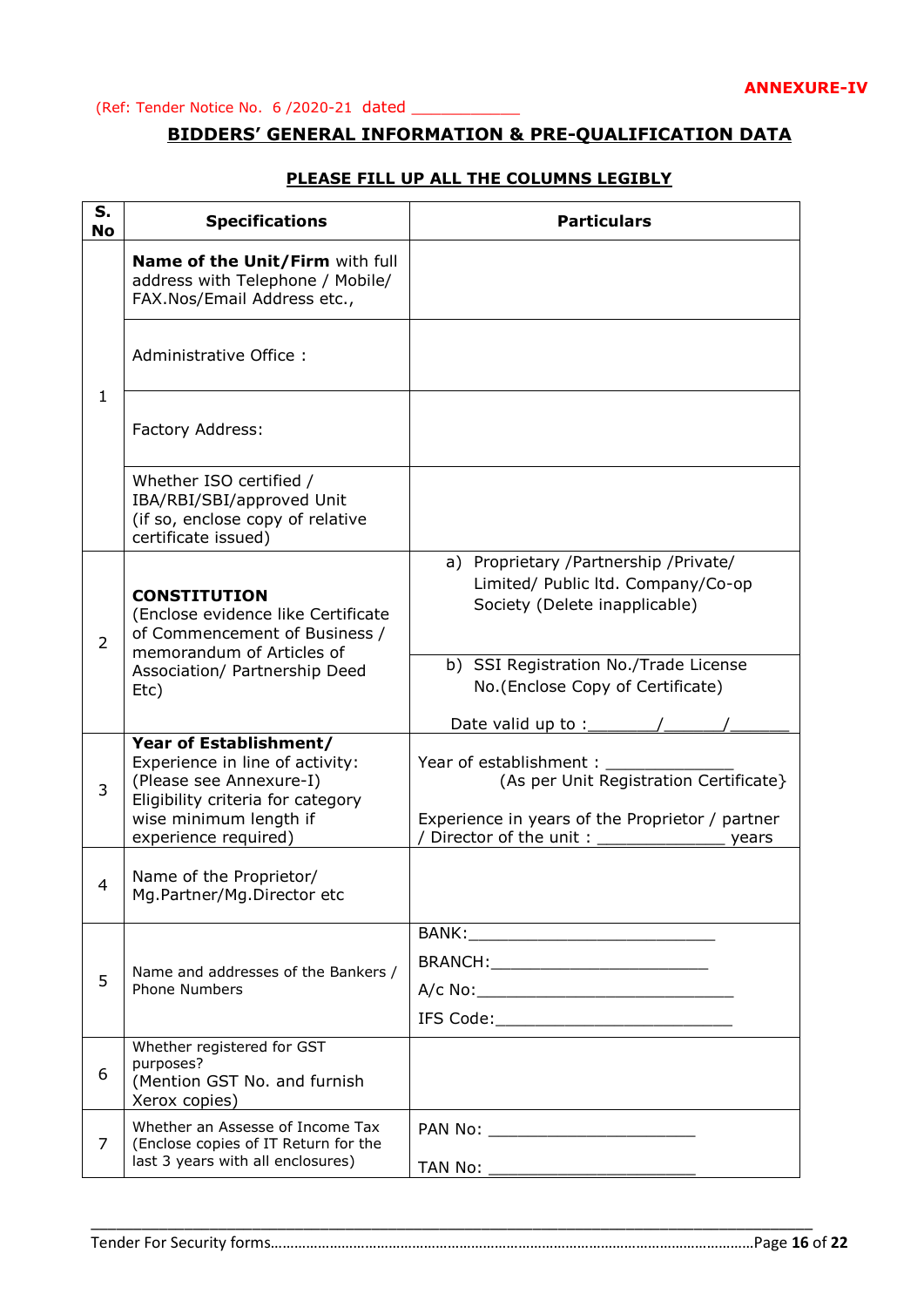|    |                                                                                                                                                                                                   | Rs. in lakhs                                                      |
|----|---------------------------------------------------------------------------------------------------------------------------------------------------------------------------------------------------|-------------------------------------------------------------------|
| 10 | <b>Annual Turnover</b> for the last 3<br>years<br>(Balance Sheets to be enclosed)                                                                                                                 |                                                                   |
| 11 | Details of Machinery, with brief<br>description of its output per day :<br>(Enclose separate paper if space is<br>not sufficient)                                                                 |                                                                   |
| 12 | Whether you have the capacity to<br>take up MULTICOLOUR printing jobs?                                                                                                                            | Yes / No                                                          |
| 13 | Whether you accept to execute the<br>order as per the specifications of<br>paper (GSM) and make of Grade-A<br>Mills, mentioned in the RFP,<br>throughout the validity of the<br>agreement period? |                                                                   |
| 14 | Whether you are ready to accept to<br>Print & Supply at the L-1 approved<br>rates for a period of two years<br>without interruption for whatever<br>reason?                                       |                                                                   |
| 15 | Whether you accept to provide<br>INSURANCE against Fire, Theft, Riots<br>during transit for finished products till<br>delivery at the destinations stated in<br>the RFP?                          |                                                                   |
| 16 | Names of Institutions/ Govt, Agencies<br>/ Banks, reputed companies etc., to<br>whom your unit is executing works<br>and maintained their against the<br>turnover in the last year                | You should submit Orders & Completion Certificates                |
| 17 | Detailed description of works<br>undertaken                                                                                                                                                       |                                                                   |
| 18 | Were you removed / blacklisted<br>at any time in any Bank / Govt.<br>organization?<br>If yes mention details                                                                                      | YES / NO ____________________<br>Self-declaration Letter enclosed |

# **COMPLIANCE STATEMENT**

\_\_\_\_\_\_\_\_\_\_\_\_\_\_\_\_\_\_\_ \_\_\_\_\_\_\_\_\_\_\_\_\_\_\_\_\_\_\_\_

# **Declaration:**

We hereby undertake and agree by all the terms and conditions stipulated by the Bank in the Tender Document.

\_\_\_\_\_\_\_\_\_\_\_\_\_\_\_\_\_\_\_\_\_\_\_\_\_\_\_\_\_\_\_\_\_\_\_\_\_\_\_\_\_\_\_\_\_\_\_\_\_\_\_\_\_\_\_\_\_\_\_\_\_\_\_\_\_\_\_\_\_\_\_\_\_\_\_\_\_\_\_\_\_\_\_\_\_

PLACE :\_\_\_\_\_\_\_\_\_\_\_\_\_\_\_\_

DATE : \_\_\_\_\_\_/\_\_\_\_\_/2020

Stamp/Seal Signature & Designation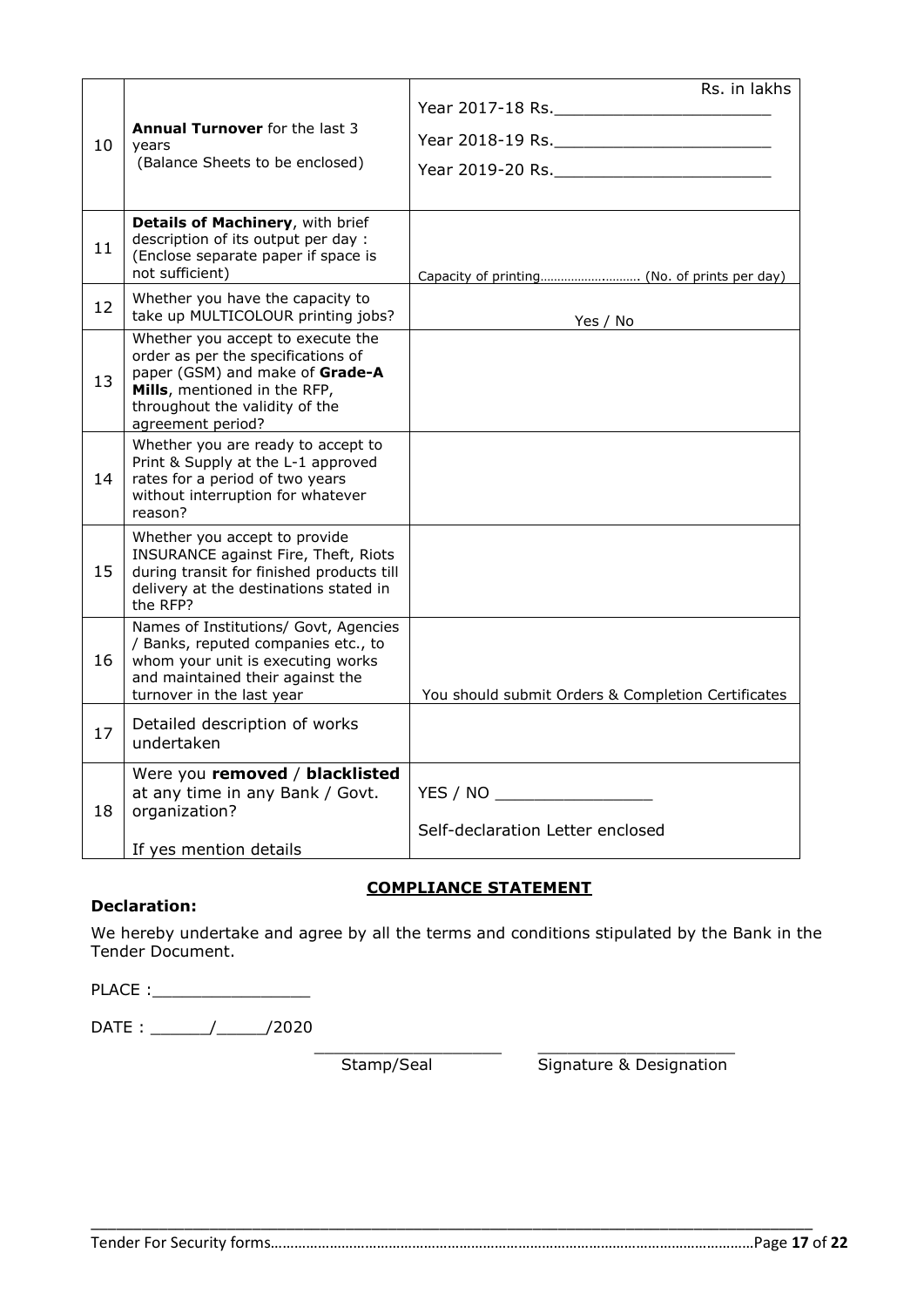To, 2020 The General Manager, Andhra Pradesh Grameena Vikas Bank, Head Office :: WARANGAL

#### **LETTER OF INTENT /ACCEPTANCE**

Dear Sir,

#### **RATE CONTRACT FOR SUPPLY OF Security forms**

Ref: Tender Notice No. 6 /2020-21 dated \_\_\_ /\_\_\_ /2020 for Rate Contract for supply of Security Forms - E-tendering **ON-LINE** - and Tender posted in Bank's website www.apgybank.in on  $\_$ / $\_$ /2020

With reference to the above Tender, I/We accept to print & supply all the items mentioned therein, at the L-1 rates approved by the Bank.

I/We intend to sign the AGREEMENT as stated in the tender document and accept all Terms & Conditions contained therein. The agreement shall be valid for a period of two years after execution.

I/We undertake to continuously print & supply to all the purchase orders placed on me/us for any of the items noted in the Commercial Bid and as per specifications of paper, binding, time of supply, etc., mentioned in the RFP, without giving scope for compromise in quality / quantity or delay during the currency of the agreement or beyond with mutual consent.

I/We honour the condition of EMD to be retained till the expiry of the agreement and/or till the end of all supplies against the orders placed even beyond the agreement date.

I/We shall bear the expenditure for purchase of Rs.100/- Stamp(s) to be affixed on the Agreement.

\_\_\_\_\_\_\_\_\_\_\_\_\_\_\_\_\_\_\_\_\_\_\_\_\_\_\_\_\_\_\_\_\_\_\_\_\_\_\_\_\_\_\_\_\_\_\_\_\_\_\_\_\_\_\_\_\_\_\_\_\_\_\_\_\_\_\_\_\_\_\_\_\_\_\_\_\_\_\_\_\_\_\_\_\_

Yours faithfully,

Proprietor(s)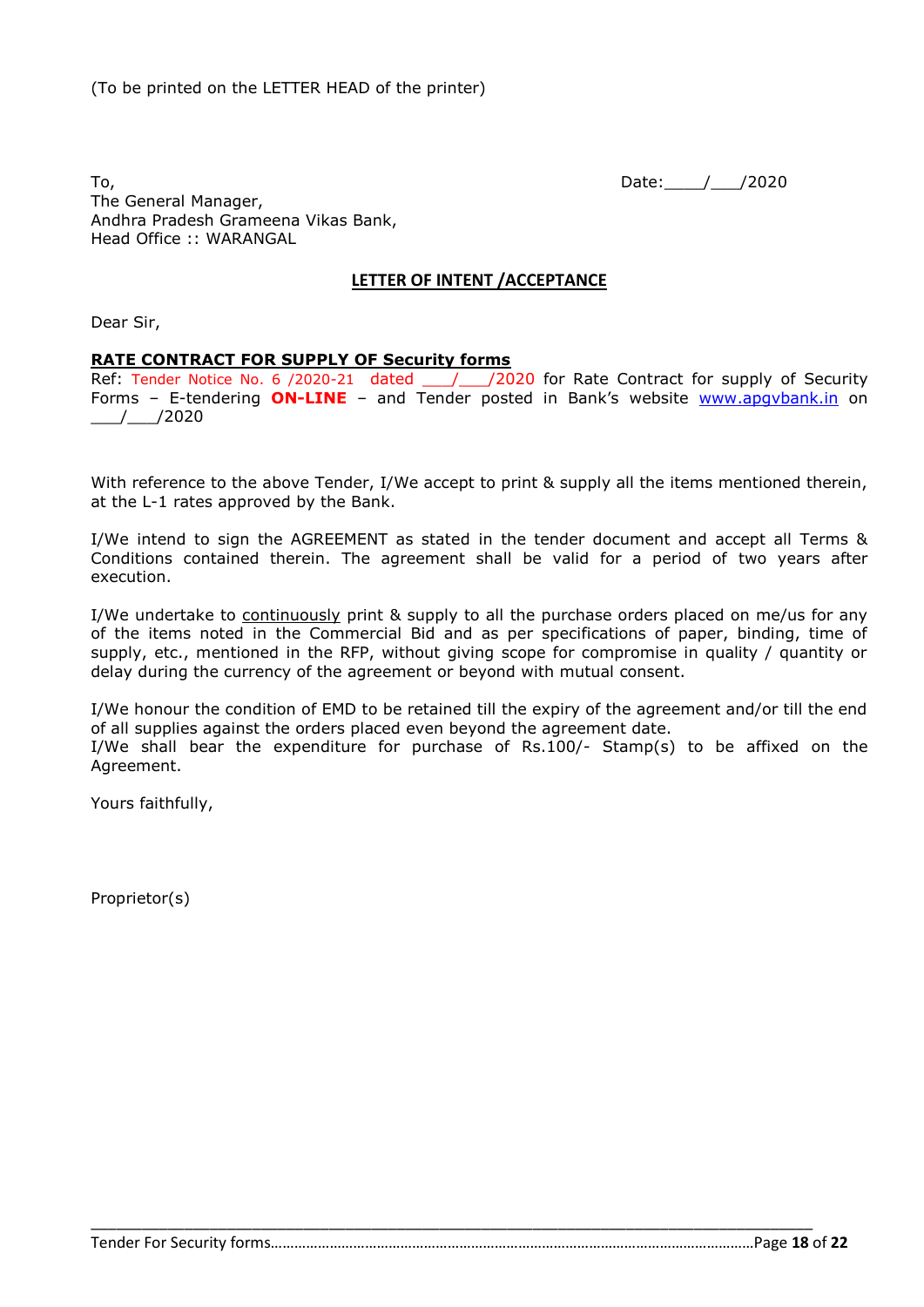DRAFT

# **AGREEMENT**

#### (For Printing & Supply of Security forms)

This agreement is made on this the \_\_\_\_\_ day of \_\_\_\_\_\_\_\_\_\_\_\_\_\_\_\_\_\_ 2020, between Andhra Pradesh Grameena Vikas Bank, a Government of India Undertaking under the Banking Regulation Act, 1976, having its Head Office at D.No: 2-5-8/1, RAMNAGAR, HANUMKONDA -– 506 001,

Warangal district, in Telangana state, being represented by its Chief Manager, Planning & Development department, hereinafter referred to as "**The Bank**", which expression shall, unless it be repugnant to the context or meaning thereof, mean and include its successors and authorized representatives, on the other part M/s

\_\_\_\_\_\_\_\_\_\_\_\_\_\_\_\_\_\_\_\_\_\_\_\_\_\_\_\_\_\_\_\_\_\_\_\_\_\_\_\_, proprietary/partnership firm carrying on its

business at #\_\_\_\_\_\_\_\_\_\_\_\_, \_\_\_\_\_\_\_\_\_\_\_\_\_\_\_\_\_\_\_\_\_\_, Hyderabad/\_\_\_\_\_\_\_\_\_\_\_\_\_\_\_\_\_\_\_

PIN-\_\_\_\_\_\_\_\_\_\_\_\_\_. Represented by its proprietor/\_\_\_\_\_\_\_\_\_\_\_\_\_\_\_ Sri/Smt \_\_\_\_\_

\_\_\_\_\_\_\_\_\_\_\_\_\_\_\_\_\_\_\_\_\_\_\_\_\_, hereinafter called **"The Printer"** which expression shall unless repugnant to the context shall include its legal heirs, successors and assignees on the other part.

Whereas, the Bank for the purpose of carrying on its banking business needs to empanel printers for printing and supply of Security Forms, the Bank had issued an RFP.

Whereas the printer has applied and is found eligible for appointment, as an empanelled printer to the Bank for a period of two years.

NOW IT IS AGREED BETWEEN THE PARTIES HERETO AS FOLLOWS:

- 1. **RATE CONTRACT:** The Bank hereby appoints me/my printing concern, as the printer of the Bank on rate contract to print and supply Security forms, as required by the Bank for a **period of two years** from the date of this agreement or till the next empanelment and/or unless otherwise specified.
- 2. **DEPOSIT OF EMD / SECURITY DEPOSIT:** The EMD of **Rs.5,000/** submitted by me/my printing concern will form part of the **Security Deposit** which will be 2% of the tender value and held with the Bank throughout the rate contract period of the tender, i.e., for **two years**, and shall stand as guarantee for performance/execution of the order placed on the printer. I also understand, that, no interest will be payable on the earnest money deposit.
- 3. **BILL PAYMENT:** The payment will be made as per the approved L- 1 rates agreed through the "Letter of Intent / Acceptance" on satisfactory completion/execution of the order.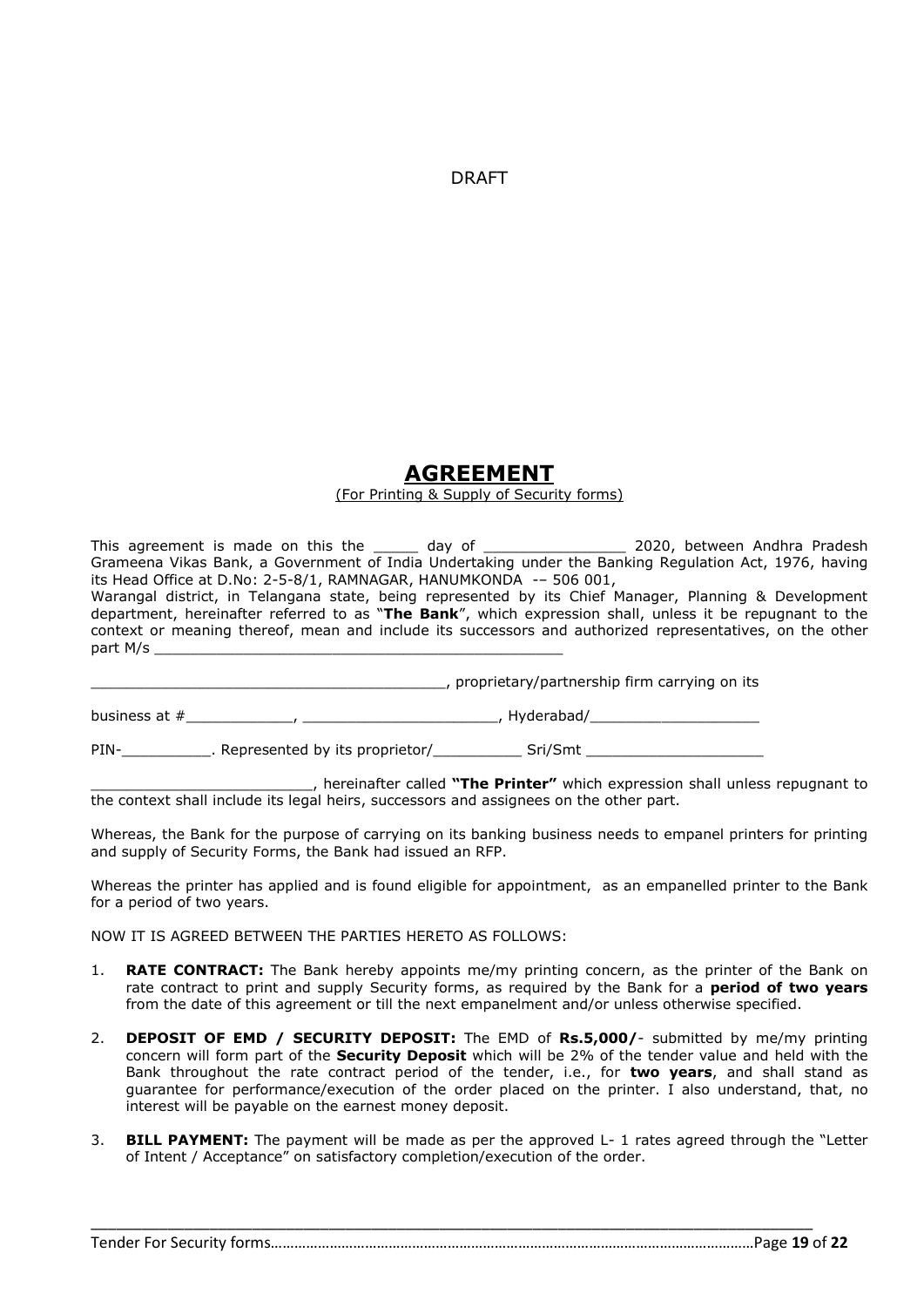- 4. **PLACING OF ORDERS:** The Bank places printing orders according to its requirements. No printer can demand or decline to execute any work order on the basis of quantity and amount of the order. Distribution of orders will be as per the tender terms & conditions, and on the performance of the printer. No correspondence will be entertained by the Bank in this regard.
- 5. **DELIVERY:** The ordered quantity of Security Forms shall be delivered at the destinations noted in the RFP or as advised in the purchase order.
- 6. **SECRECY:** The printer should maintain strict confidentiality in printing of the Security Forms, ordered by the Bank and should not disclose to third parties.
- 7. **TIME SCHEULE:** The time schedule for printing of Security Forms irrespective of quantity ordered for will be as under :

Security Forms - 30 days

- 8. **PROOF:** Proof in respect of Security Forms, should be submitted to the department for approval. Printing should be taken up only after the FINAL approval is accorded by the department Officials.
- 9. **Forfeiture of EMD/Security Deposit Amount:** This amount will be forfeited, if the successful bidder refuses to accept purchase order or having accepted the purchase order fails to carry out his obligation mentioned therein.
- 10. **Bill Payment Terms:** No advance/ mobilization amount will be paid. Bill will be paid only on:
	- $\triangleright$  receipt of the item ordered at the destinations advised, as per specifications and Quantity & in good condition
	- $\triangleright$  receipt of Bill along with Delivery Challans from the recipients duly authenticated & Stamped for having received the item
- 11. **Fluctuations in market prices of Paper:** No subsequent pleas/excuses for nonperformance/execution of the order placed on them during the contracted period of two years shall be considered, showing the **"increase in market prices of the paper"** as the cause. Once the acceptance letter is submitted and agreement is entered, the vendor is bound to print & supply any of the items mentioned in the list till the currency of the contract period. Any reluctance on the part of the vendor shall be considered rejection of the order and shall tantamount to breach of the contract and shall be liable for forfeiture of the EMD amount and also penalty for delay.
- 12. **Penalty for delay:** The Bank reserves the right to levy penalty for delay in supply beyond the stipulated time. A penalty of 2% of the bill amount will be levied for delay of two week. The total delay cannot be beyond one month in any case, beyond which the order shall be cancelled.
- 13. **Serious Discrepancy:** In case of serious discrepancy in the item supplied, the Bank may cancel the entire purchase order and return the item(s) back to the vendor at vendor's costs and risks. The vendor shall give acceptance within one week from the date of order. Bank has right to cancel the order, if the same is not accepted within the stipulated period from the date of order and the earnest money of the bidder will be forfeited.
- 14. **Order Cancellation:** The Bank reserves the right to cancel the purchase order in the event of one or more of the following situations:
	- a. The vendor shall give acceptance within one week from the date of order. Bank has right to cancel the order, if the same is not accepted within the stipulated period from the date of order and the earnest money of the bidder will be forfeited.
	- b. Delay in supply, beyond the specified period  $\&$  delay time limit
	- c. Serious discrepancy in quality of supplied item
	- d. In the event of order cancellation, the vendor shall be responsible to take back the faulty item supplied, at their own cost & expenses.
- **15. Further Orders:** The Bank may continue to place further orders beyond the valid period, by mutual agreement between the Bank and the vendor on the same approved rates.
- 16. **Force Majeure:** The vendor shall not be liable for forfeiture of its performance security, liquidated damages or termination for default, if and to the extent that it's delay in performance or other failure to perform its obligations under the contract is the result of an event of Force Majeure.

For purposes of this Clause, "Force Majeure" means an event beyond the control of the Vendor and not involving the vendor's fault or negligence and not foreseeable. Such events may include, but are not limited to, Acts of God or of public enemy, acts of Government of India in their sovereign capacity, acts of war, fire, floods, strikes, lock-outs and freight embargoes. If a Force Majeure situation arises, the vendor shall promptly notify the Bank in writing of such conditions and the cause thereof within twenty calendar days. Unless otherwise directed by the Bank in writing, the vendor shall continue to perform its

\_\_\_\_\_\_\_\_\_\_\_\_\_\_\_\_\_\_\_\_\_\_\_\_\_\_\_\_\_\_\_\_\_\_\_\_\_\_\_\_\_\_\_\_\_\_\_\_\_\_\_\_\_\_\_\_\_\_\_\_\_\_\_\_\_\_\_\_\_\_\_\_\_\_\_\_\_\_\_\_\_\_\_\_\_

Tender For Security forms……………………………………………………………………………………………………………Page **20** of **22**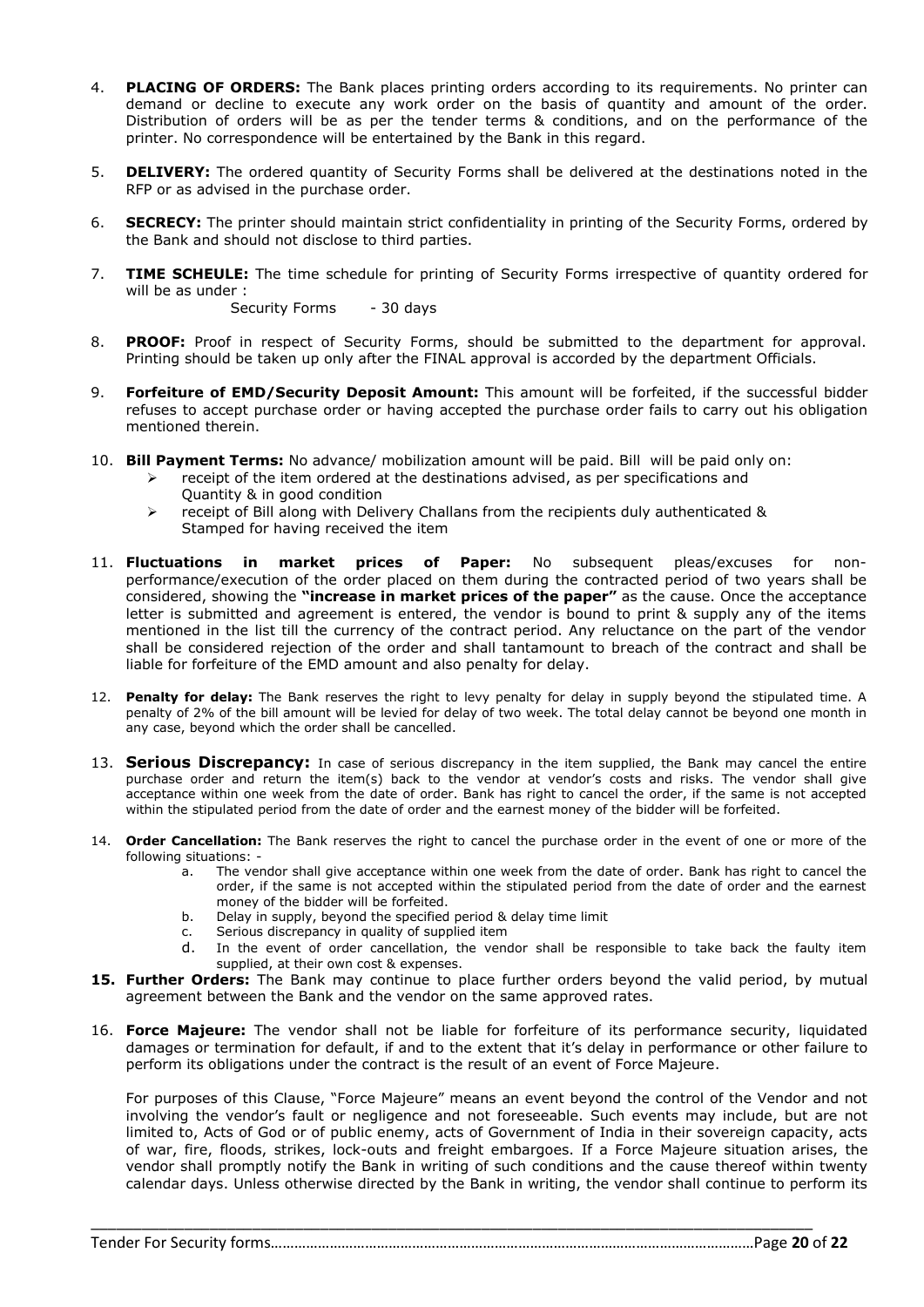obligations under the Contract as far as it is reasonably practical, and shall seek all reasonable alternative means for performance not prevented by the Force Majeure event.

17. **Resolution of Disputes:** The Bank and the vendor shall make every effort to resolve amicably, by direct informal negotiation, any disagreement or dispute arising between them under or in connection with the contract.

Even after thirty days from the commencement of such informal negotiations, if the Bank and the Vendor are unable to resolve amicably a contract dispute; either party may require that the dispute be referred for resolution by formal arbitration. All questions, disputes or differences arising under and out of, or in connection with the contract, shall be referred to two Arbitrators: one Arbitrator to be nominated by the Bank and the other to be nominated by the Vendor. In the case of the said Arbitrators not agreeing, then the matter will be referred to an umpire to be appointed by the Arbitrators in writing before proceeding with the reference. The award of the Arbitrators and in the event of their not agreeing, the award of the Umpire appointed by them shall be final and binding on the parties. The Arbitration and Reconciliation Act, 1996 shall apply to the arbitration proceedings and the venue & jurisdiction of the arbitration shall be WARANGAL.

- 18. The printer agrees to abide by the terms and conditions issued by the Bank from time to time at the time of entrustment of works
- 19. Notices : The address for service of all notices on the parties of MOU is as under:

| <b>Address of the Printer</b> | <b>Address of the Bank</b>                                   |  |
|-------------------------------|--------------------------------------------------------------|--|
|                               | ANDHRA PRADESH GRAMEENA VIKAS BANK,<br>HEAD OFFICE: Warangal |  |
|                               | D.No: 2-5-8/1, RAMNAGAR                                      |  |
|                               | HANUMKONDA -- 506 001                                        |  |
|                               | District: WARANGAL                                           |  |
|                               | State: Telangana                                             |  |
|                               | PH: 0870 - 2577766, 9491035491,                              |  |
|                               | 9440663873, 8331019299                                       |  |

20. **Non-Exclusivity clause:** This agreement between the parties is on a non-exclusive basis and either party hereto may enter into similar agreement(s) with other parties/Banks, as the case may be.

Signed on this day \_\_\_\_\_\_ the \_\_\_\_\_\_\_\_\_\_\_\_\_\_ 2020 at \_\_\_\_\_\_\_\_\_\_\_\_\_\_\_\_\_\_\_\_(Place)

 $\_$  , and the set of the set of the set of the set of the set of the set of the set of the set of the set of the set of the set of the set of the set of the set of the set of the set of the set of the set of the set of th

\_\_\_\_\_\_\_\_\_\_\_\_\_\_\_\_\_\_\_\_\_\_\_\_\_\_\_\_\_\_\_\_\_\_\_\_\_\_\_\_\_\_\_\_\_\_\_\_\_\_\_\_\_\_\_\_\_\_\_\_\_\_\_\_\_\_\_\_\_\_\_\_\_\_\_\_\_\_\_\_\_\_\_\_\_

For M/s \_\_\_\_\_\_\_\_\_\_\_\_\_\_\_\_\_\_\_\_\_\_\_\_\_\_ For Andhra Pradesh Grameena Vikas Bank

Stamp & Seal Proprietor's Signature Signature of Designated Official & Seal

(Name ……………………………………………………) (Name…………………………………………………………)